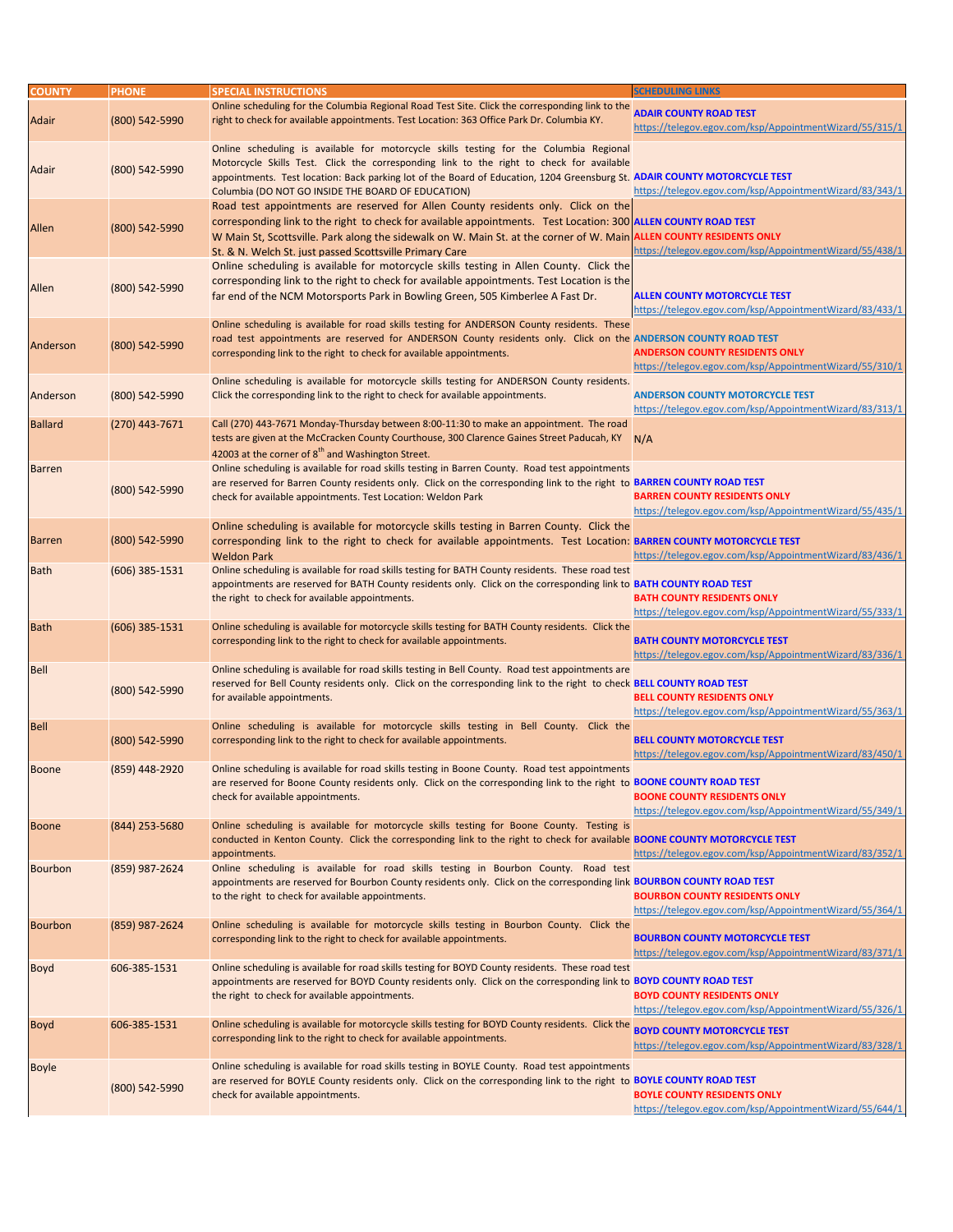| <b>Boyle</b>        | (800) 542-5990   | The online schedule for motorcycle skills testing in Boyle County will be available soon, but is<br>still pending at this time. Please check back to kentuckystatepolice.org for updates.                                                                                                                                                                                                                                              | <b>PENDING</b>                                                                                                                         |
|---------------------|------------------|----------------------------------------------------------------------------------------------------------------------------------------------------------------------------------------------------------------------------------------------------------------------------------------------------------------------------------------------------------------------------------------------------------------------------------------|----------------------------------------------------------------------------------------------------------------------------------------|
| <b>Bracken</b>      | (606) 735-3328   | Online scheduling is available for road skills testing in Bracken County. Road test appointments<br>are reserved for Bracken County residents only. Click on the corresponding link to the right to BRACKEN COUNTY ROAD TEST<br>check for available appointments.                                                                                                                                                                      | <b>BRACKEN COUNTY RESIDENTS ONLY</b><br>https://telegov.egov.com/ksp/AppointmentWizard/55/372/1                                        |
| <b>Bracken</b>      | $(606)$ 735-3328 | Online scheduling is available for motorcycle skills testing in Bracken County. Click the<br>corresponding link to the right to check for available appointments.                                                                                                                                                                                                                                                                      | <b>BRACKEN COUNTY MOTORCYCLE</b><br>https://telegov.egov.com/ksp/AppointmentWizard/83/379/1                                            |
| <b>Breathitt</b>    | (800) 542-5990   | Online scheduling is available for road skills testing in Breathitt County. Road test<br>appointments are reserved for Breathitt County residents only. Click on the<br>corresponding link to the right to check for available appointments.                                                                                                                                                                                           | <b>BREATHITT COUNTY ROAD TEST</b><br><b>BREATHITT COUNTY RESIDENTS ONLY</b><br>https://telegov.egov.com/ksp/AppointmentWizard/55/108/1 |
| <b>Breathitt</b>    | (800) 542-5990   | Online scheduling is available for motorcycle skills testing in Breathitt County. Click the<br>corresponding link to the right to check for available appointments.                                                                                                                                                                                                                                                                    | <b>BREATHITT COUNTY MOTORCYCLE TEST</b><br>https://telegov.egov.com/ksp/AppointmentWizard/83/646/1                                     |
| Breckinridge        | $(270)$ 343-1484 | Online scheduling is available for road skills testing for BRECKINRIDGE County residents at the<br>Elizabethtown Regional Road Test Site. Click on the corresponding link to the right to check<br>for available appointments. Test Location: Elizabethtown Police Dept. 300 S Mulberry St in<br>Elizabethtown. DO NOT GO INSIDE THE POLICE DEPT.                                                                                      | <b>BRECKINRIDGE COUNTY ROAD TEST</b><br>https://telegov.egov.com/ksp/AppointmentWizard/55/320/1                                        |
| <b>Breckinridge</b> | $(270)$ 343-1484 | Online scheduling is available for MOTORYCYCLE SKILLS ROAD TEST at the Elizabethtown<br>Regional Test Site. Click the corresponding link to the right to check for available<br>appointments. Test Location: Dix-E-Town Lanes Bowling Alley, 4547 N Dixie Hwy in BRECKINRIDGE COUNTY MOTORCYCLE TEST<br>Elizabethtown.                                                                                                                 | https://telegov.egov.com/ksp/AppointmentWizard/83/427/1                                                                                |
| <b>Bullitt</b>      | $(270)$ 343-1484 | Online scheduling is available for road skills testing for Bullitt County residents at the<br>Elizabethtown Regional Road Test Site. Click on the corresponding link to the right to check<br>for available appointments. Test Location: Elizabethtown Police Dept. 300 S Mulberry St in BULLITT COUNTY ROAD TEST<br>Elizabethtown. DO NOT GO INSIDE THE POLICE DEPT.                                                                  | https://telegov.egov.com/ksp/AppointmentWizard/55/320/1                                                                                |
| <b>Bullitt</b>      | $(270)$ 343-1484 | Online scheduling is available for MOTORYCYCLE SKILLS ROAD TEST at the Elizabethtown<br>Regional Test Site. Click the corresponding link to the right to check for available<br>appointments. Test Location: Dix-E-Town Lanes Bowling Alley, 4547 N Dixie Hwy in BULLITT COUNTY MOTORCYCLE TEST<br>Elizabethtown.                                                                                                                      | https://telegov.egov.com/ksp/AppointmentWizard/83/427/1                                                                                |
| <b>Butler</b>       | (800) 542-5990   | Online scheduling is available for road skills testing in Butler County. Road test appointments<br>are reserved for Butler County residents only. Click on the corresponding link to the right to<br>check for available appointments. Test Location: 110 N Main St, Park in one on the designated<br>KSP Driver Testing parking spaces directly across the street from Firehouse Pizza & the fire BUTLER COUNTY ROAD TEST<br>station. | https://telegov.egov.com/ksp/AppointmentWizard/55/445/1                                                                                |
| <b>Butler</b>       | (800) 542-5990   | Online scheduling is available for motorcycle skills testing for Butler County, at the Bowling<br>Green Regional Test Site. Click the corresponding link to the right to check for available<br>appointments. Test Location is the far end of the NCM Motorsports Park in Bowling Green, 505 BUTLER COUNTY MOTORCYCLE TEST<br>Kimberlee A Fast Dr.                                                                                     | https://telegov.egov.com/ksp/AppointmentWizard/83/433/1                                                                                |
| Caldwell            | (502) 782-5777   | Online scheduling is available for road skills testing for CALDWELL County residents<br>through the Madisonville Regional Driver Testing Site. Click the corresponding link to CALDWELL COUNTY ROAD TEST<br>the right to check for available appointments. Test location: 319 Logan Street, CALDWELL COUNTY RESIDENTS ONLY<br>Madisonville, KY 42431 (Parking lot at the corner of Noel Ave. and Logan St.)                            | https://telegov.egov.com/ksp/AppointmentWizard/55/675/1                                                                                |
| Caldwell            | (502) 782-5777   | Online scheduling is available for motorcycle skills testing for CALDWELL County<br>residents at the Madisonville Regional Driver Testing Site. Click the corresponding link CALDWELL COUNTY MOTORCYCLE TEST<br>to the right to check for available appointments. Test location: 3300 Hanson Road, https://telegov.egov.com/ksp/AppointmentWizard/83/676/1<br>Madisonville, KY 42431 (Rear Parking Lot)                                |                                                                                                                                        |
| <b>Calloway</b>     | $(270)$ 753-2773 | Online scheduling is available for road skills testing in Calloway County. Road test<br>appointments are reserved for Calloway County residents only. Click on the corresponding link CALLOWAY COUNTY ROAD TEST<br>to the right to check for available appointments.                                                                                                                                                                   | <b>CALLOWAY COUNTY RESIDENTS ONLY</b><br>https://telegov.egov.com/ksp/AppointmentWizard/55/455/1                                       |
| <b>Campbell</b>     | (859) 292-6311   | Online scheduling is available for road skills testing in CAMPBELL County. Road test<br>appointments are reserved for Campbell County residents only. Click on the corresponding link CAMPBELL COUNTY ROAD TEST<br>to the right to check for available appointments.                                                                                                                                                                   | <b>CAMPBELL COUNTY RESIDENTS ONLY</b><br>https://telegov.egov.com/ksp/AppointmentWizard/55/367/1                                       |
| Campbell            | $(844)$ 253-5680 | Online scheduling is available for motorcycle skills testing for CAMPBELL County. Testing is<br>conducted in Kenton County. Click the corresponding link to the right to check for available CAMPBELL COUNTY MOTORCYCLE TEST<br>appointments.                                                                                                                                                                                          | https://telegov.egov.com/ksp/AppointmentWizard/83/352/1                                                                                |
| Carlisle            | $(270)$ 443-7671 | Call (270) 443-7671 Monday-Thursday between 8:00-11:30 to make an appointment. The road<br>tests are given at the McCracken County Courthouse, 300 Clarence Gaines Street Paducah, KY<br>42003 at the corner of 8 <sup>th</sup> and Washington Street.                                                                                                                                                                                 |                                                                                                                                        |
| Carroll             | (502) 732-4305   | Road test appointments are reserved for Carroll County residents only. Click on the<br>corresponding link to the right to check for available appointments.                                                                                                                                                                                                                                                                            | <b>CARROLL COUNTY ROAD TEST</b><br><b>CARROLL COUNTY RESIDENTS ONLY</b><br>https://telegov.egov.com/ksp/AppointmentWizard/55/380/1     |
| Carroll             | (502) 732-4305   | Online scheduling is available for motorcycle skills testing in Caroll County. Click the<br>corresponding link to the right to check for available appointments.                                                                                                                                                                                                                                                                       | <b>CARROLL COUNTY MOTORCYCLE TEST</b><br>https://telegov.egov.com/ksp/AppointmentWizard/83/383/1                                       |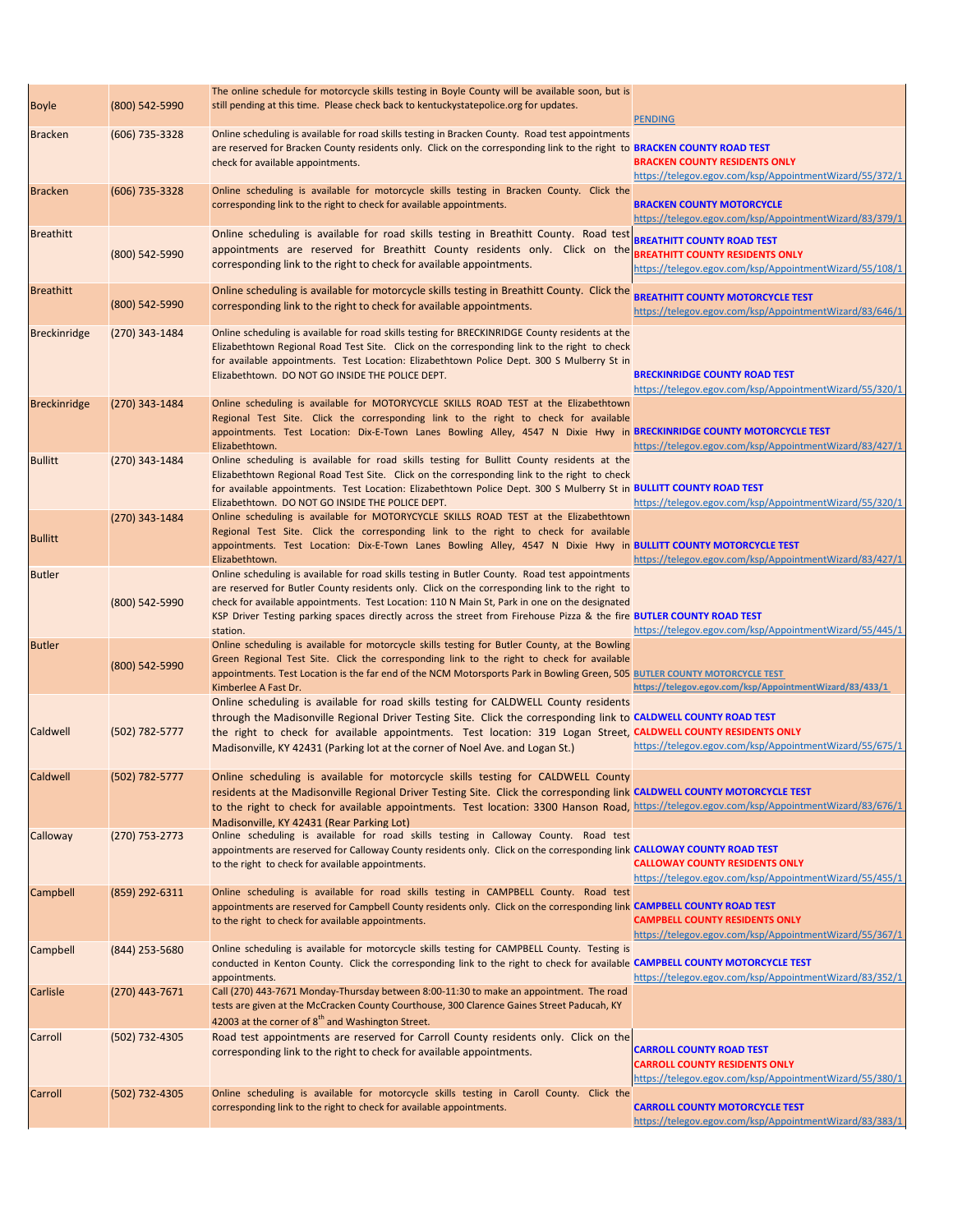| Carter            | 606-385-1531       | Online scheduling is available for road skills testing for CARTER County residents. These road<br>test appointments are reserved for CARTER County residents only. Click on the corresponding CARTER COUNTY ROAD TEST<br>link to the right to check for available appointments.                                                                                                                                   | <b>CARTER COUNTY RESIDENTS ONLY</b>                                                               |
|-------------------|--------------------|-------------------------------------------------------------------------------------------------------------------------------------------------------------------------------------------------------------------------------------------------------------------------------------------------------------------------------------------------------------------------------------------------------------------|---------------------------------------------------------------------------------------------------|
| <b>Carter</b>     | 606-385-1531       | Online scheduling is available for motorcycle skills testing for CARTER County residents. Click                                                                                                                                                                                                                                                                                                                   | https://telegov.egov.com/ksp/AppointmentWizard/55/326/1<br><b>CARTER COUNTY MOTORCYCLE TEST</b>   |
|                   |                    | the corresponding link to the right to check for available appointments.                                                                                                                                                                                                                                                                                                                                          | https://telegov.egov.com/ksp/AppointmentWizard/83/328/1                                           |
| <b>Casey</b>      | (800) 542-5990     | Online scheduling is now available for road skills testing for CASEY County residents. Road test<br>appointments are reserved for CASEY County residents only. Click on the corresponding link to<br>the right to check for available appointments.                                                                                                                                                               | <b>CASEY COUNTY ROAD TEST</b><br>https://telegov.egov.com/ksp/AppointmentWizard/55/325/1          |
| Casey             | (800) 542-5990     | Online scheduling is now available for motorcycle skills testing for CASEY County residents.<br>Click the corresponding link to the right to check for available appointments.                                                                                                                                                                                                                                    | <b>CASEY COUNTY MOTORCYCLE TEST</b><br>https://telegov.egov.com/ksp/AppointmentWizard/83/338/1    |
| Christian         | 270-889-6560       | Applicants may call on Mondays and Tuesdays from 8:00AM - 12:00PM and 1:00PM -<br>4:00PM to schedule a skills test. The skills tests will be administered on Mondays and<br>Tuesdays from 8:00AM - 12:00PM and 1:00PM - 4:00PM. The written tests will also be<br>given on Mondays and Tuesdays during these times.                                                                                               |                                                                                                   |
| <b>Clark</b>      | (800) 542-5990     | Online scheduling is available for road skills testing in Clark County. Road test appointments<br>are reserved for Clark County residents only. Click on the corresponding link to the right to CLARK COUNTY ROAD TEST<br>check for available appointments.                                                                                                                                                       | <b>CLARK COUNTY RESIDENTS ONLY</b><br>https://telegov.egov.com/ksp/AppointmentWizard/55/649/1     |
| <b>Clay</b>       | (800) 542-5990     | Road test appointments should be made using the online scheduling tool. Online scheduling is<br>available for road skills testing in Clay County. Road test appointments are reserved for Clay CLAY COUNTY ROAD TEST<br>County residents only. Click on the corresponding link to the right to check for available CLAY COUNTY RESIDENTS ONLY<br>appointments.                                                    | https://telegov.egov.com/ksp/AppointmentWizard/55/373/1                                           |
| <b>Clay</b>       | (800) 542-5990     | Online scheduling is available for motorcycle skills testing in CLAY County. Click the<br>corresponding link to the right to check for available appointments.                                                                                                                                                                                                                                                    | <b>CLAY COUNTY MOTORCYCLE TEST</b><br>https://telegov.egov.com/ksp/AppointmentWizard/83/429/1     |
| <b>Clinton</b>    | (800) 542-5990     | Online scheduling for the Columbia Regional Road Test Site. Click the corresponding link to the<br>right to check for available appointments. Test Location: 363 Office Park Dr. Columbia KY.                                                                                                                                                                                                                     | <b>CLINTON COUNTY ROAD TEST</b><br>https://telegov.egov.com/ksp/AppointmentWizard/55/315/1        |
| <b>Clinton</b>    | (800) 542-5990     | Online scheduling is available for motorcycle skills testing for the Columbia Regional<br>Motorcycle Skills Test. Click the corresponding link to the right to check for available<br>appointments. Test location: Back parking lot of the Board of Education, 1204 Greensburg St. CLINTON COUNTY MOTORCYCLE TEST<br>Columbia (DO NOT GO INSIDE THE BOARD OF EDUCATION)                                           | https://telegov.egov.com/ksp/AppointmentWizard/83/343/1                                           |
| Crittenden        | (502) 782-5777     | Online scheduling is available for road skills testing for CRITTENDEN County residents<br>through the Madisonville Regional Driver Testing Site. Click the corresponding link to CRITTENDEN COUNTY ROAD TEST<br>the right to check for available appointments. Test location: 319 Logan Street, CRITTENDEN COUNTY RESIDENTS ONLY<br>Madisonville, KY 42431 (Parking lot at the corner of Noel Ave. and Logan St.) | https://telegov.egov.com/ksp/AppointmentWizard/55/675/1                                           |
| Crittenden        | $(502) 782 - 5777$ | Online scheduling is available for motorcycle skills testing for CRITTENDEN County<br>residents at the Madisonville Regional Driver Testing Site. Click the corresponding link CRITTENDEN COUNTY MOTORCYCLE TEST<br>to the right to check for available appointments. Test location: 3300 Hanson Road, https://telegov.egov.com/ksp/AppointmentWizard/83/676/1<br>Madisonville, KY 42431 (Rear Parking Lot)       |                                                                                                   |
| Cumberland        | (800) 542-5990     | Online scheduling for the Columbia Regional Road Test Site. Click the corresponding link to the<br>right to check for available appointments. Test Location: 363 Office Park Dr. Columbia KY.                                                                                                                                                                                                                     | <b>CUMBERLAND COUNTY ROAD TEST</b><br>https://telegov.egov.com/ksp/AppointmentWizard/55/315/1     |
| <b>Cumberland</b> | (800) 542-5990     | Online scheduling is available for motorcycle skills testing for the Columbia Regional<br>Motorcycle Skills Test. Click the corresponding link to the right to check for available<br>appointments. Test location: Back parking lot of the Board of Education, 1204 Greensburg St. CUMBERLAND COUNTY MOTORCYCLE TEST<br>Columbia (DO NOT GO INSIDE THE BOARD OF EDUCATION)                                        | https://telegov.egov.com/ksp/AppointmentWizard/83/343/1                                           |
| <b>Daviess</b>    | $(270)$ 683-9932   | Online scheduling is now available for road skills testing in DAVIESS County. Road test<br>appointments are reserved for DAVIESS County residents only. DAVIESS County residents DAVIESS COUNTY ROAD TEST<br>should use the scheduler instead of calling as has been the practice in the past. Click on the DAVIESS COUNTY RESIDENTS ONLY<br>corresponding link to the right to check for available appointments. | https://telegov.egov.com/ksp/AppointmentWizard/55/652/1                                           |
| Edmonson          | (800) 542-5990     | Road test appointments are reserved for Edmonson County residents only. Click on the<br>corresponding link to the right to check for available appointments. Test Location: 110 EDMONSON COUNTY ROAD TEST<br>Cross Main St, Judicial Center, park in a parking space off the street on the side of the EDMONSON COUNTY RESIDENTS ONLY<br>courthouse by the pavilion.                                              | https://telegov.egov.com/ksp/AppointmentWizard/55/444/1                                           |
| Edmonson          | (800) 542-5990     | Online scheduling is available for motorcycle skills testing in EDMONSON County. Click<br>the corresponding link to the right to check for available appointments. Test Location is<br>the far end of the NCM Motorsports Park in Bowling Green, 505 Kimberlee A Fast Dr.                                                                                                                                         | <b>EDMONSON COUNTY MOTORCYCLE TEST</b><br>https://telegov.egov.com/ksp/AppointmentWizard/83/433/1 |
| <b>Elliott</b>    | $(606)$ 385-1531   | Online scheduling is available for road skills testing for ELLIOTT County residents. These road<br>test appointments are reserved for ELLIOTT County residents only. Click on the corresponding ELLIOTT COUNTY ROAD TEST<br>link to the right to check for available appointments.                                                                                                                                | <b>ELLIOTT COUNTY RESIDENTS ONLY</b><br>https://telegov.egov.com/ksp/AppointmentWizard/55/333/1   |
| <b>Elliott</b>    | $(606)$ 385-1531   | Online scheduling is available for motorcycle skills testing for ELLIOTT County residents. Click<br>the corresponding link to the right to check for available appointments.                                                                                                                                                                                                                                      | <b>ELLIOTT COUNTY MOTORCYCLE TEST</b><br>https://telegov.egov.com/ksp/AppointmentWizard/83/336/1  |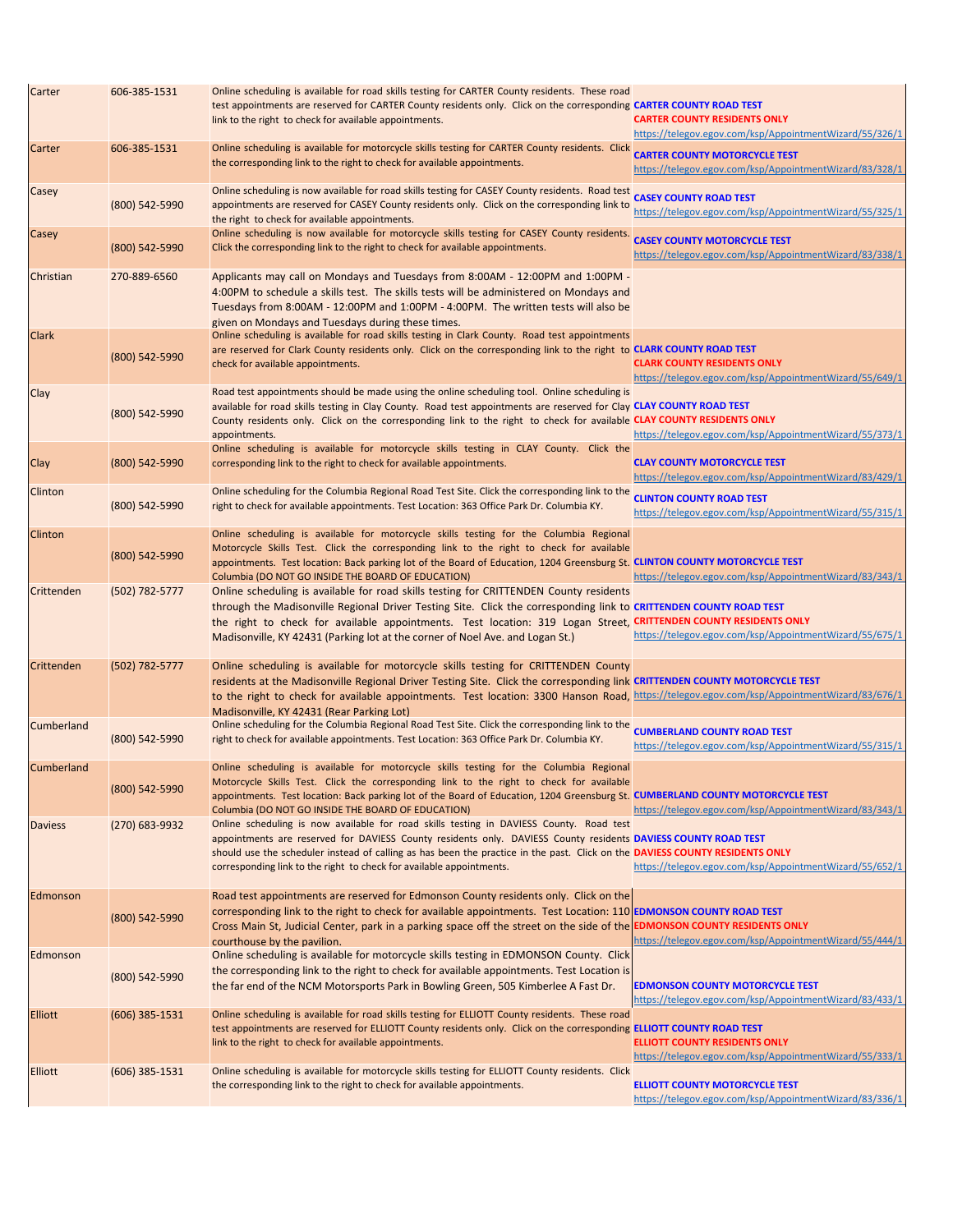| Estill   | (800) 542-5990     | Online scheduling is available for road skills testing in Estill County. Road test appointments ESTILL COUNTY ROAD TEST<br>are reserved for Estill County residents only. Click on the corresponding link to the right to ESTILL COUNTY RESIDENTS ONLY<br>check for available appointments.                                                                                                                                                                                                                                                                                                                                                                                                                                                                                                                            | https://telegov.egov.com/ksp/AppointmentWizard/55/660/1                                                    |
|----------|--------------------|------------------------------------------------------------------------------------------------------------------------------------------------------------------------------------------------------------------------------------------------------------------------------------------------------------------------------------------------------------------------------------------------------------------------------------------------------------------------------------------------------------------------------------------------------------------------------------------------------------------------------------------------------------------------------------------------------------------------------------------------------------------------------------------------------------------------|------------------------------------------------------------------------------------------------------------|
| Fayette  | (800) 542-5990     | Online scheduling is available for road skills testing in Fayette County. Road test appointments<br>are reserved for Fayette County residents only. Click on the corresponding link to the right to FAYETTE COUNTY ROAD TEST<br>check for available appointments.                                                                                                                                                                                                                                                                                                                                                                                                                                                                                                                                                      | <b>FAYETTE COUNTY RESIDENTS ONLY</b><br>https://telegov.egov.com/ksp/AppointmentWizard/55/340/1            |
| Fayette  | (800) 542-5990     | Online scheduling is available for motorcycle skills testing in Fayette County. Click the<br>corresponding link to the right to check for available appointments.                                                                                                                                                                                                                                                                                                                                                                                                                                                                                                                                                                                                                                                      | <b>FAYETTE COUNTY MOTORCYCLE TEST</b><br>https://telegov.egov.com/ksp/AppointmentWizard/83/341/1           |
| Fleming  | $(606)$ 385-1531   | Online scheduling is available for road skills testing for FLEMING County residents. These road<br>test appointments are reserved for FLEMING County residents only. Click on the FLEMING COUNTY ROAD TEST<br>corresponding link to the right to check for available appointments.                                                                                                                                                                                                                                                                                                                                                                                                                                                                                                                                     | <b>FLEMING COUNTY RESIDENTS ONLY</b><br>https://telegov.egov.com/ksp/AppointmentWizard/55/333/1            |
| Fleming  | $(606)$ 385-1531   | Online scheduling is available for motorcycle skills testing for FLEMING County residents. Click<br>the corresponding link to the right to check for available appointments.                                                                                                                                                                                                                                                                                                                                                                                                                                                                                                                                                                                                                                           | <b>FLEMING COUNTY MOTORCYCLE TEST</b><br>https://telegov.egov.com/ksp/AppointmentWizard/83/336/1           |
| Floyd    | (800) 542-5990     | Online scheduling is available for road skills testing. Road test appointments are<br>reserved for FLOYD County residents only. Click on the corresponding link to the right FLOYD COUNTY ROAD TEST<br>to check for available appointments.                                                                                                                                                                                                                                                                                                                                                                                                                                                                                                                                                                            | <b>FLOYD COUNTY RESIDENTS ONLY</b><br>https://telegov.egov.com/ksp/AppointmentWizard/55/330/1              |
| Floyd    | (800) 542-5990     | Online scheduling is available for motorcycle skills testing for FLOYD County residents.<br>Click the corresponding link to the right to check for available appointments.                                                                                                                                                                                                                                                                                                                                                                                                                                                                                                                                                                                                                                             | <b>FLOYD COUNTY MOTORCYCLE TEST</b><br>https://telegov.egov.com/ksp/AppointmentWizard/83/642/1             |
| Franklin | (800) 542-5990     | Online scheduling is available for road skills testing in Franklin County. Road test appointments<br>are reserved for Franklin County residents only. Click on the corresponding link to the right to FRANKLIN COUNTY ROAD TEST<br>check for available appointments.                                                                                                                                                                                                                                                                                                                                                                                                                                                                                                                                                   | <b>FRANKLIN</b><br><b>COUNTY RESIDENTS ONLY</b><br>https://telegov.egov.com/ksp/AppointmentWizard/55/310/1 |
| Franklin | (800) 542-5990     | Online scheduling is available for motorcycle skills testing in FRANKLIN County. Testing will be<br>conducted in the same location on 4th Street as it has in the past. However, testing will now<br>be offered on Tuesdays and Thursdays. Click the corresponding link to the right to check for FRANKLIN COUNTY MOTORCYCLE TEST<br>available appointments.                                                                                                                                                                                                                                                                                                                                                                                                                                                           | https://telegov.egov.com/ksp/AppointmentWizard/83/313/1                                                    |
| Fulton   | $(270)$ 443-7671   | Call (270) 443-7671 Monday-Thursday between 8:00-11:30 to make an appointment. The road<br>tests are given at the McCracken County Courthouse, 300 Clarence Gaines Street Paducah, KY<br>42003 at the corner of 8 <sup>th</sup> and Washington Street.                                                                                                                                                                                                                                                                                                                                                                                                                                                                                                                                                                 |                                                                                                            |
| Gallatin | (859) 567-5241     | Online scheduling is available for road skills testing in Gallatin County. Road test<br>appointments are reserved for Gallatin County residents only. Click on the GALLATIN COUNTY ROAD TEST<br>corresponding link to the right to check for available appointments.                                                                                                                                                                                                                                                                                                                                                                                                                                                                                                                                                   | <b>GALLATIN COUNTY RESIDENTS ONLY</b><br>https://telegov.egov.com/ksp/AppointmentWizard/55/392/1           |
| Gallatin | $(859) 567 - 5241$ | Online scheduling is available for motorcycle skills testing in GALLATIN County. Click<br>the corresponding link to the right to check for available appointments.                                                                                                                                                                                                                                                                                                                                                                                                                                                                                                                                                                                                                                                     | <b>GALLATIN COUNTY MOTORCYCLE TEST</b><br>https://telegov.egov.com/ksp/AppointmentWizard/83/395/1          |
| Garrard  | (800) 542-5990     | Testing for GARRARD COUNTY will be moved to the Richmond Regional Test site beginning July<br>28, 2021. Testing will now be available Tuesday through Friday in Richmond. The test site is<br>located at 237 North 2nd Street in the Courthouse Annex parking lot. Click the link to the right<br>to check for available appointments. You will receive a confirmation text and email. PLEASE<br>PAY CAREFUL ATTENTION TO THE CONFIRMATION EMAIL AND RETAIN IT FOR REFERENCE. It<br>contains important information about your appointment and includes instructions for<br>canceling or rescheduling your appointment. These appointments are reserved for GARRARD<br>and MADISON County residents only. Appointments scheduled in Lancaster for 7/27/21 will GARRARD COUNTY ROAD TEST<br>be honored at that location. | <b>GARRARD COUNTY RESIDENTS ONLY</b><br>https://telegov.egov.com/ksp/AppointmentWizard/55/637/1            |
| Grant    | (859) 824-4467     | Please make appointments using the online tool. Online scheduling is available for road skills<br>testing in GRANT County. Road test appointments are reserved for GRANT County residents GRANT COUNTY ROAD TEST<br>only. Click on the corresponding link to the right to check for available appointments.                                                                                                                                                                                                                                                                                                                                                                                                                                                                                                            | <b>GRANT COUNTY RESIDENTS ONLY</b><br>https://telegov.egov.com/ksp/AppointmentWizard/55/384/1              |
| Grant    | $(859) 824 - 4467$ | Online scheduling is available for motorcycle skills testing in GRANT County. Click the<br>corresponding link to the right to check for available appointments.                                                                                                                                                                                                                                                                                                                                                                                                                                                                                                                                                                                                                                                        | <b>GRANT COUNTY MOTORCYCLE TEST</b><br>https://telegov.egov.com/ksp/AppointmentWizard/83/387/1             |
| Graves   | (270) 247-8808     | Online scheduling is available for road skills testing in GRAVES County. Road test appointments<br>are reserved for GRAVES County residents only. Click on the corresponding link to the right to GRAVES COUNTY ROAD TEST<br>check for available appointments. Please continue to call (270) 247-8808 for permit testing GRAVES COUNTY RESIDENTS ONLY<br>appointments.                                                                                                                                                                                                                                                                                                                                                                                                                                                 | https://telegov.egov.com/ksp/AppointmentWizard/55/456/1                                                    |
| Grayson  | $(270)$ 343-1484   | Online scheduling is available for road skills testing for Grayson County residents at the<br>Elizabethtown Regional Road Test Site. Click on the corresponding link to the right to check<br>for available appointments. Test Location: Elizabethtown Police Dept. 300 S Mulberry St in GRAYSON COUNTY ROAD TEST<br>Elizabethtown. DO NOT GO INSIDE THE POLICE DEPT.                                                                                                                                                                                                                                                                                                                                                                                                                                                  | https://telegov.egov.com/ksp/AppointmentWizard/55/320/1                                                    |
| Grayson  | $(270)$ 343-1484   | Online scheduling is available for MOTORYCYCLE SKILLS ROAD TEST at the Elizabethtown<br>Regional Test Site. Click the corresponding link to the right to check for available<br>appointments. Test Location: Dix-E-Town Lanes Bowling Alley, 4547 N Dixie Hwy in GRAYSON COUNTY MOTORCYCLE TEST<br>Elizabethtown.                                                                                                                                                                                                                                                                                                                                                                                                                                                                                                      | https://telegov.egov.com/ksp/AppointmentWizard/83/427/1                                                    |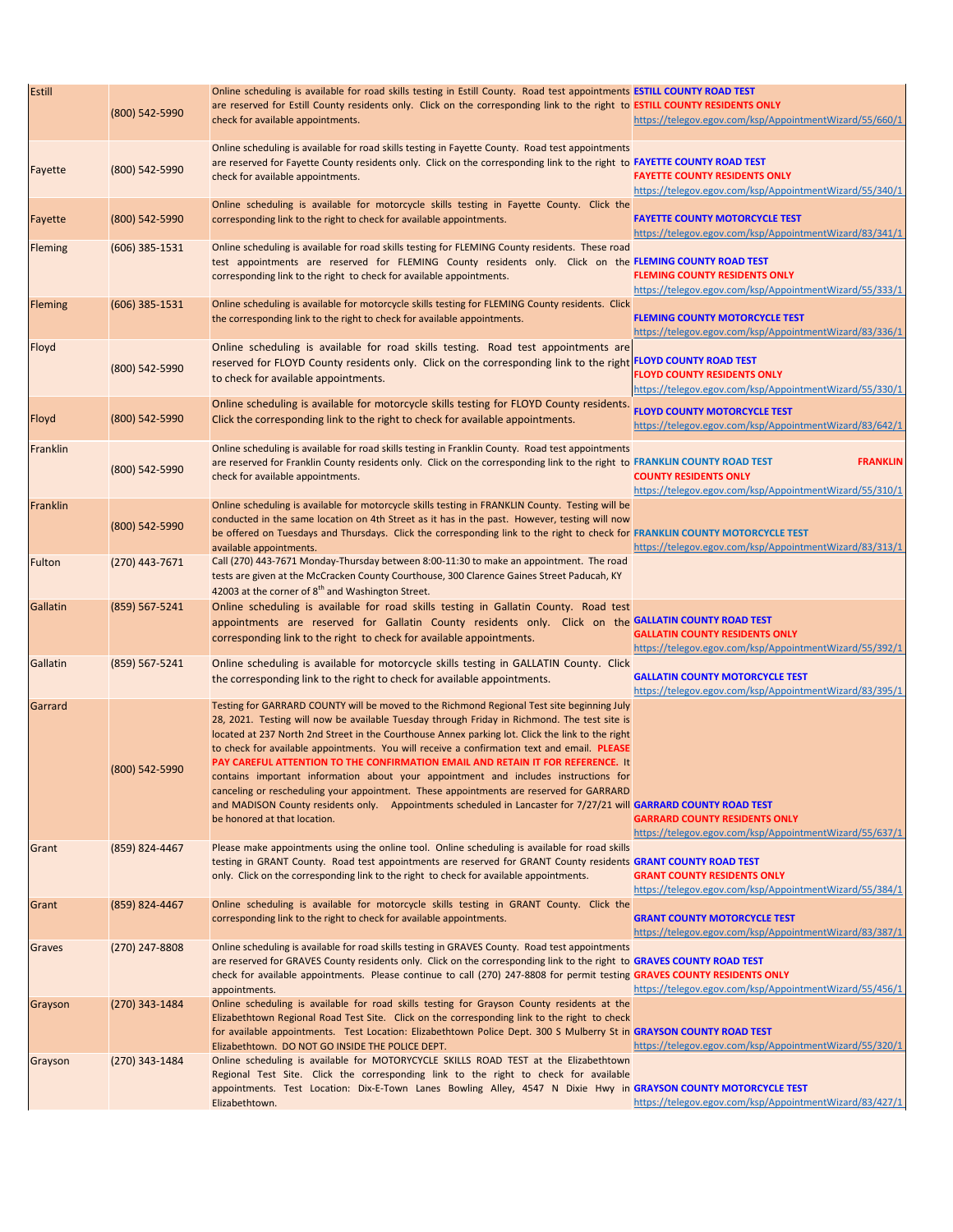| Green           | (800) 542-5990     | Online scheduling for the Columbia Regional Road Test Site. Click the corresponding link to the<br>right to check for available appointments. Test Location: 363 Office Park Dr. Columbia KY.                                                                                                                                                                                                                                                                                                                                                                                                                                                                                                                                                                                                                                                                                                                                                                                                                                               | <b>GREEN COUNTY ROAD TEST</b><br>https://telegov.egov.com/ksp/AppointmentWizard/55/315/1                                           |
|-----------------|--------------------|---------------------------------------------------------------------------------------------------------------------------------------------------------------------------------------------------------------------------------------------------------------------------------------------------------------------------------------------------------------------------------------------------------------------------------------------------------------------------------------------------------------------------------------------------------------------------------------------------------------------------------------------------------------------------------------------------------------------------------------------------------------------------------------------------------------------------------------------------------------------------------------------------------------------------------------------------------------------------------------------------------------------------------------------|------------------------------------------------------------------------------------------------------------------------------------|
| <b>Green</b>    | (800) 542-5990     | Online scheduling is available for motorcycle skills testing for the Columbia Regional<br>Motorcycle Skills Test. Click the corresponding link to the right to check for available<br>appointments. Test location: Back parking lot of the Board of Education, 1204 Greensburg St. GREEN COUNTY MOTORCYCLE TEST<br>Columbia (DO NOT GO INSIDE THE BOARD OF EDUCATION)                                                                                                                                                                                                                                                                                                                                                                                                                                                                                                                                                                                                                                                                       | https://telegov.egov.com/ksp/AppointmentWizard/83/343/1                                                                            |
| Greenup         | (606) 385-1531     | Online scheduling is available for road skills testing for GREENUP County residents. These road<br>test appointments are reserved for GREENUP County residents only. Click on the GREENUP COUNTY ROAD TEST<br>corresponding link to the right to check for available appointments.                                                                                                                                                                                                                                                                                                                                                                                                                                                                                                                                                                                                                                                                                                                                                          | <b>GREENUP COUNTY RESIDENTS ONLY</b><br>https://telegov.egov.com/ksp/AppointmentWizard/55/326/1                                    |
| Greenup         | $(606)$ 385-1531   | Online scheduling is available for motorcycle skills testing for GREENUP County residents. Click<br>the corresponding link to the right to check for available appointments.                                                                                                                                                                                                                                                                                                                                                                                                                                                                                                                                                                                                                                                                                                                                                                                                                                                                | <b>GREENUP COUNTY MOTORCYCLE TEST</b><br>https://telegov.egov.com/ksp/AppointmentWizard/83/328/1                                   |
| <b>Hancock</b>  | 270-683-9932       | Online scheduling is available for HANCOCK County residents that need the road skills test.<br>Road tests will be administered at the Daviess County location in Owensboro. Click on the<br>corresponding link to the right to check for available appointments.                                                                                                                                                                                                                                                                                                                                                                                                                                                                                                                                                                                                                                                                                                                                                                            | <b>HANCOCK COUNTY ROAD TEST</b><br><b>HANCOCK COUNTY RESIDENTS ONLY</b><br>https://telegov.egov.com/ksp/AppointmentWizard/55/652/1 |
| Hardin          | $(270)$ 343-1484   | Online scheduling is available for road skills testing for Hardin County residents at the<br>Elizabethtown Regional Road Test Site. Click on the corresponding link to the right to check<br>for available appointments. Test Location: Elizabethtown Police Dept. 300 S Mulberry St in HARDIN COUNTY ROAD TEST<br>Elizabethtown. DO NOT GO INSIDE THE POLICE DEPT.                                                                                                                                                                                                                                                                                                                                                                                                                                                                                                                                                                                                                                                                         | https://telegov.egov.com/ksp/AppointmentWizard/55/320/1                                                                            |
| Hardin          | (270) 343-1484     | Online scheduling is available for MOTORYCYCLE SKILLS ROAD TEST at the Elizabethtown<br>Regional Test Site. Click the corresponding link to the right to check for available<br>appointments. Test Location: Dix-E-Town Lanes Bowling Alley, 4547 N Dixie Hwy in HARDIN COUNTY MOTORCYCLE TEST<br>Elizabethtown.                                                                                                                                                                                                                                                                                                                                                                                                                                                                                                                                                                                                                                                                                                                            | https://telegov.egov.com/ksp/AppointmentWizard/83/427/1                                                                            |
| Harlan          | 606-573-8808       | Road & written test appointments may be scheduled by calling 606-573-8808, Thursday<br>Friday, 12:00pm-3:00pm. Please continue to monitor the Driver Testing section of the<br>Kentucky State Police Website for any testing updates. ROAD TEST REQUIREMENTS:<br>Permit, License Driver over 21, proof of vehicle insurance & registration. If in<br>intermediate phase you will need completed driving log & printed eligibility letter.<br>Vehicle must pass inspection. MUST WEAR MASK (covering nose & mouth) at arrival to<br>test lot, and the duration of test. Should at any time licensed driver or applicant fails to<br>comply, test is terminated and you will need to reschedule. You will need necessary<br>sanitizing wipes or spray to sanitize your vehicle in front of KSP Examiner. Stay in your<br>vehicle with emergency flashers on until the Examiner makes contact. Outside of<br>vehicle maintain 6 foot social distancing between yourself & Examiner. NOTE: Testing<br>maybe cancelled due to inclement weather. |                                                                                                                                    |
| <b>Harrison</b> | (859) 234-1914     | Online scheduling is available for road skills testing in HARRISON County. Road test<br>appointments are reserved for HARRISON County residents only. Click on the corresponding HARRISON COUNTY ROAD TEST<br>link to the right to check for available appointments.                                                                                                                                                                                                                                                                                                                                                                                                                                                                                                                                                                                                                                                                                                                                                                        | <b>HARRISON COUNTY RESIDENTS ONLY</b><br>https://telegov.egov.com/ksp/AppointmentWizard/55/396/1                                   |
| <b>Harrison</b> | (859) 234-1914     | Online scheduling is available for motorcycle skills testing in HARRISON County. Click the<br>corresponding link to the right to check for available appointments.                                                                                                                                                                                                                                                                                                                                                                                                                                                                                                                                                                                                                                                                                                                                                                                                                                                                          | <b>HARRISON COUNTY MOTORCYCLE TEST</b><br>https://telegov.egov.com/ksp/AppointmentWizard/83/399/1                                  |
| Hart            | (270) 343-1484     | Online scheduling is available for road skills testing for Hart County residents at the<br>Elizabethtown Regional Road Test Site. Click on the corresponding link to the right to check<br>for available appointments. Test Location: Elizabethtown Police Dept. 300 S Mulberry St in HART COUNTY ROAD TEST<br>Elizabethtown. DO NOT GO INSIDE THE POLICE DEPT.                                                                                                                                                                                                                                                                                                                                                                                                                                                                                                                                                                                                                                                                             | https://telegov.egov.com/ksp/AppointmentWizard/55/320/1                                                                            |
| <b>Hart</b>     | $(270)$ 343-1484   | Online scheduling is available for MOTORYCYCLE SKILLS ROAD TEST at the Elizabethtown<br>Regional Test Site. Click the corresponding link to the right to check for available<br>appointments. Test Location: Dix-E-Town Lanes Bowling Alley, 4547 N Dixie Hwy in HART COUNTY MOTORCYCLE TEST<br>Elizabethtown.                                                                                                                                                                                                                                                                                                                                                                                                                                                                                                                                                                                                                                                                                                                              | https://telegov.egov.com/ksp/AppointmentWizard/83/427/1                                                                            |
| Henderson       | (270) 826-2405     | Online scheduling is available for road skills testing in HENDERSON County. Road test<br>appointments are reserved for HENDERSON County residents only. Click on the corresponding HENDERSON COUNTY ROAD TEST<br>link to the right to check for available appointments.                                                                                                                                                                                                                                                                                                                                                                                                                                                                                                                                                                                                                                                                                                                                                                     | <b>HENDERSON COUNTY RESIDENTS ONLY</b><br>https://telegov.egov.com/ksp/AppointmentWizard/55/501/1                                  |
| <b>Henry</b>    | (800) 542-5990     | Online scheduling is available for road skills testing for HENRY County residents. These road<br>test appointments are reserved for HENRY County residents only. Click on the corresponding HENRY COUNTY ROAD TEST<br>link to the right to check for available appointments.                                                                                                                                                                                                                                                                                                                                                                                                                                                                                                                                                                                                                                                                                                                                                                | <b>HENRY</b><br><b>COUNTY RESIDENTS ONLY</b><br>https://telegov.egov.com/ksp/AppointmentWizard/55/310/1                            |
| <b>Henry</b>    | (800) 542-5990     | Online scheduling is available for motorcycle skills testing for HENRY County residents. Click<br>the corresponding link to the right to check for available appointments.                                                                                                                                                                                                                                                                                                                                                                                                                                                                                                                                                                                                                                                                                                                                                                                                                                                                  | <b>HENRY COUNTY MOTORCYCLE TEST</b><br>https://telegov.egov.com/ksp/AppointmentWizard/83/313/1                                     |
| Hickman         | $(270)$ 443-7671   | Call (270) 443-7671 Monday-Thursday between 8:00-11:30 to make an appointment. The road<br>tests are given at the McCracken County Courthouse, 300 Clarence Gaines Street Paducah, KY<br>42003 at the corner of 8 <sup>th</sup> and Washington Street.                                                                                                                                                                                                                                                                                                                                                                                                                                                                                                                                                                                                                                                                                                                                                                                      |                                                                                                                                    |
| <b>Hopkins</b>  | $(502) 782 - 5777$ | Online scheduling is available for road skills testing for HOPKINS County residents<br>through the Madisonville Regional Driver Testing Site. Click the corresponding link to HOPKINS COUNTY ROAD TEST<br>the right to check for available appointments. Test location: 319 Logan Street, HOPKINS COUNTY RESIDENTS ONLY<br>Madisonville, KY 42431 (Parking lot at the corner of Noel Ave. and Logan St.)                                                                                                                                                                                                                                                                                                                                                                                                                                                                                                                                                                                                                                    | https://telegov.egov.com/ksp/AppointmentWizard/55/675/1                                                                            |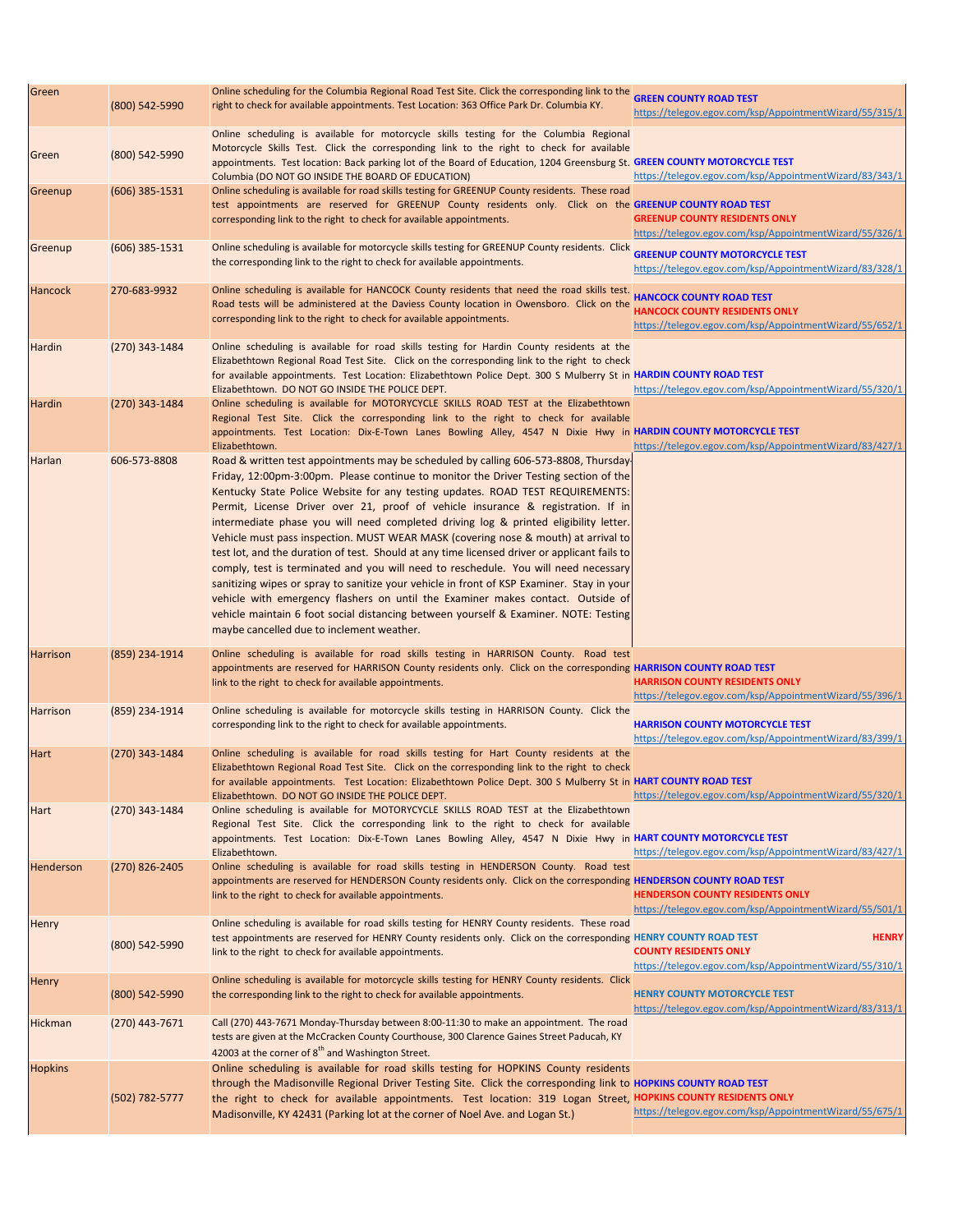| <b>Hopkins</b> | (502) 782-5777   | Online scheduling is available for motorcycle skills testing for HOPKINS County<br>residents at the Madisonville Regional Driver Testing Site. Click the corresponding link HOPKINS COUNTY MOTORCYCLE TEST<br>to the right to check for available appointments. Test location: 3300 Hanson Road, https://telegov.egov.com/ksp/AppointmentWizard/83/676/1<br>Madisonville, KY 42431 (Rear Parking Lot) |                                                                                                        |
|----------------|------------------|-------------------------------------------------------------------------------------------------------------------------------------------------------------------------------------------------------------------------------------------------------------------------------------------------------------------------------------------------------------------------------------------------------|--------------------------------------------------------------------------------------------------------|
| Jackson        | (800) 542-5990   | Effective 9/07/2021 Jackson County residents will be testing at the Manchester Regional<br>Testing Site. Road test appointments are reserved for JACKSON County residents only. Click on JACKSON COUNTY ROAD TEST<br>the corresponding link to the right to check for available appointments.<br>Test Site: 603 Rail Road Ave. (State Hwy Dept. Parking Lot) Manchester, KY 40962                     | <b>JACKSON COUNTY RESIDENTS ONLY</b><br>https://telegov.egov.com/ksp/AppointmentWizard/55/373/1        |
| Jackson        | (800) 542-5990   | Effective 9/07/2021 Jackson County residents will do Motorcycle Skills testing In Laurel<br><b>County.</b> Click the corresponding link to the right to check for available appointments.                                                                                                                                                                                                             | <b>JACKSON COUNTY MOTORCYCLE TEST</b><br>https://telegov.egov.com/ksp/AppointmentWizard/83/429/1       |
| Jefferson      |                  | Online scheduling is available for road skills testing in JEFFERSON County. Road test<br>appointments are reserved for JEFFERSON County residents only. Click on the corresponding JEFFERSON COUNTY ROAD TEST<br>link to the right to check for available appointments.                                                                                                                               | JEFFERSON COUNTY RESIDENTS ONLY<br>https://telegov.egov.com/ksp/AppointmentWizard/55/89/1              |
| Jessamine      | (800) 542-5990   | Online scheduling is available for road skills testing in JESSAMINE County. Road test<br>appointments are reserved for JESSAMINE County residents only. Click on the corresponding JESSAMINE COUNTY ROAD TEST<br>link to the right to check for available appointments.                                                                                                                               | <b>JESSAMINE COUNTY RESIDENTS ONLY</b><br>https://telegov.egov.com/ksp/AppointmentWizard/55/655/1      |
| Jessamine      | (800) 542-5990   | Online scheduling is available for motorcycle skills testing in JESSAMINE County. Click the<br>corresponding link to the right to check for available appointments.                                                                                                                                                                                                                                   | <b>JESSAMINE COUNTY MOTORCYCLE TEST</b><br>https://telegov.egov.com/ksp/AppointmentWizard/83/680/1     |
| Johnson        | (800) 542-5990   | Online scheduling is available for road skills testing. Road test appointments are<br>reserved for JOHNSON County residents only. Click on the corresponding link to the JOHNSON COUNTY ROAD TEST<br>right to check for available appointments.                                                                                                                                                       | <b>IOHNSON COUNTY RESIDENTS ONLY</b><br>https://telegov.egov.com/ksp/AppointmentWizard/55/330/1        |
| Johnson        | (800) 542-5990   | Online scheduling is available for motorcycle skills testing for JOHNSON County<br>residents. Click the corresponding link to the right to check for available appointments.                                                                                                                                                                                                                          | <b>JOHNSON COUNTY MOTORCYCLE TEST</b><br>https://telegov.egov.com/ksp/AppointmentWizard/83/642/1       |
| Kenton         | (844) 253-5680   | Online scheduling is available for road skills testing in KENTON County. Road test<br>appointments are reserved for KENTON County residents only. Click on the corresponding link KENTON COUNTY ROAD TEST<br>to the right to check for available appointments.                                                                                                                                        | <b>KENTON COUNTY RESIDENTS ONLY</b><br>https://telegov.egov.com/ksp/AppointmentWizard/55/347/1         |
| Kenton         | (844) 253-5680   | Online scheduling is available for motorcycle skills testing in KENTON County. Click the<br>corresponding link to the right to check for available appointments.                                                                                                                                                                                                                                      | <b>KENTON COUNTY MOTORCYCLE TEST</b><br>https://telegov.egov.com/ksp/AppointmentWizard/83/352/1        |
| Knott          | (800) 542-5990   | Online scheduling is available for road skills testing. Road test appointments are KNOTT COUNTY ROAD TEST<br>reserved for KNOTT County residents only. Click on the corresponding link to the right KNOTT COUNTY RESIDENTS ONLY<br>to check for available appointments.                                                                                                                               | https://telegov.egov.com/ksp/AppointmentWizard/55/108/1                                                |
| Knott          | (800) 542-5990   | Online scheduling is available for the motorcycle skills test for Wolfe County Residents BREATHITT COUNTY MOTORCYCLE TEST<br>through the Jackson Regional Driver Testing site. Click the corresponding link to the<br>right to check for available appointments.                                                                                                                                      | https://telegov.egov.com/ksp/AppointmentWizard/83/646/1                                                |
| <b>Knox</b>    | (800) 542-5990   | Online scheduling is available for road skills testing in KNOX County. Road test appointments<br>are reserved for KNOX County residents only. Click on the corresponding link to the right to KNOX COUNTY ROAD TEST<br>check for available appointments.                                                                                                                                              | <b>KNOX</b><br><b>COUNTY RESIDENTS ONLY</b><br>https://telegov.egov.com/ksp/AppointmentWizard/55/375/1 |
| Knox           | (800) 542-5990   | Online scheduling is available for motorcycle skills testing in KNOX County. Click the<br>corresponding link to the right to check for available appointments.                                                                                                                                                                                                                                        | <b>KNOX COUNTY MOTORCYCLE TEST</b><br>https://telegov.egov.com/ksp/AppointmentWizard/83/448/1          |
| Larue          | (270) 343-1484   | Online scheduling is available for road skills testing for Larue County residents at the<br>Elizabethtown Regional Road Test Site. Click on the corresponding link to the right to check<br>for available appointments. Test Location: Elizabethtown Police Dept. 300 S Mulberry St in LARUE COUNTY ROAD TEST<br>Elizabethtown. DO NOT GO INSIDE THE POLICE DEPT.                                     | https://telegov.egov.com/ksp/AppointmentWizard/55/320/1                                                |
| Larue          | (270) 343-1484   | Online scheduling is available for MOTORYCYCLE SKILLS ROAD TEST at the Elizabethtown<br>Regional Test Site. Click the corresponding link to the right to check for available<br>appointments. Test Location: Dix-E-Town Lanes Bowling Alley, 4547 N Dixie Hwy in LARUE COUNTY MOTORCYCLE TEST<br>Elizabethtown.                                                                                       | https://telegov.egov.com/ksp/AppointmentWizard/83/427/1                                                |
| Laurel         | (800) 542-5990   | Online scheduling is available for road skills testing in LAUREL County. Road test appointments<br>are reserved for LAUREL County residents only. Click on the corresponding link to the right to LAUREL COUNTY ROAD TEST<br>check for available appointments.                                                                                                                                        | <b>LAUREL COUNTY RESIDENTS ONLY</b><br>https://telegov.egov.com/ksp/AppointmentWizard/55/345/1         |
| Laurel         | (800) 542-5990   | Online scheduling is available for motorcycle skills testing in LAUREL County. Click the<br>corresponding link to the right to check for available appointments.                                                                                                                                                                                                                                      | <b>LAUREL COUNTY MOTORCYCLE TEST</b><br>https://telegov.egov.com/ksp/AppointmentWizard/83/429/1        |
| Lawrence       | $(606)$ 385-1531 | Online scheduling is available for road skills testing for LAWRENCE County residents. These<br>road test appointments are reserved for LAWRENCE County residents only. Click on the LAWRENCE COUNTY ROAD TEST<br>corresponding link to the right to check for available appointments.                                                                                                                 | <b>LAWRENCE COUNTY RESIDENTS ONLY</b><br>https://telegov.egov.com/ksp/AppointmentWizard/55/326/1       |
| Lawrence       | $(606)$ 385-1531 | Online scheduling is available for motorcycle skills testing for LAWRENCE County residents.<br>Click the corresponding link to the right to check for available appointments.                                                                                                                                                                                                                         | <b>LAWRENCE COUNTY MOTORCYCLE TEST</b><br>https://telegov.egov.com/ksp/AppointmentWizard/83/328/1      |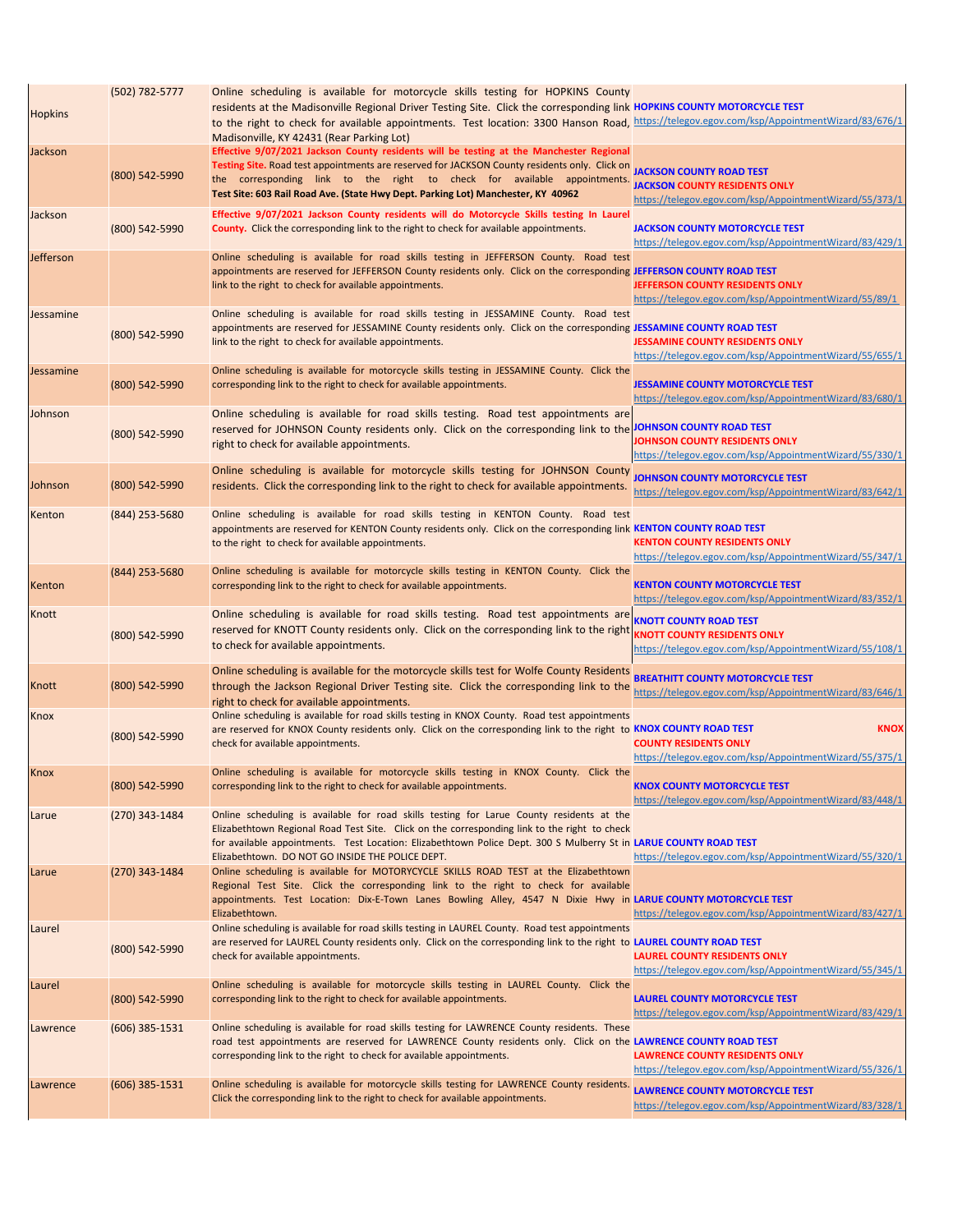| Lee              | (800) 542-5990   | Online scheduling is available for road skills testing. Road test appointments are reserved for<br>LEE County residents only. Click on the corresponding link to the right to check for available<br>appointments.                                                                                                                                                                                                                  | <b>LEE COUNTY ROAD TEST</b><br><b>LEE COUNTY RESIDENTS ONLY</b><br>https://telegov.egov.com/ksp/AppointmentWizard/55/108/1 |
|------------------|------------------|-------------------------------------------------------------------------------------------------------------------------------------------------------------------------------------------------------------------------------------------------------------------------------------------------------------------------------------------------------------------------------------------------------------------------------------|----------------------------------------------------------------------------------------------------------------------------|
| Lee              | (800) 542-5990   | Online scheduling is available for the motorcycle skills test for LEE County Residents<br>through the Jackson Regional Driver Testing site. Click the corresponding link to the<br>right to check for available appointments.                                                                                                                                                                                                       | LEE COUNTY MOTORCYCLE TEST<br>https://telegov.egov.com/ksp/AppointmentWizard/83/646/1                                      |
| Leslie           | (800) 542-5990   | Online scheduling is available for road skills testing. Road test appointments are LESLIE COUNTY ROAD TEST<br>reserved for LESLIE County residents only. Click on the corresponding link to the right county RESIDENTS ONLY<br>to check for available appointments.                                                                                                                                                                 | <b>LESLIE</b><br>https://telegov.egov.com/ksp/AppointmentWizard/55/108/1                                                   |
| Leslie           | (800) 542-5990   | Online scheduling is available for the motorcycle skills test for LESLIE County Residents<br>through the Jackson Regional Driver Testing site. Click the corresponding link to the<br>right to check for available appointments.                                                                                                                                                                                                    | <b>LESLIE COUNTY MOTORCYCLE TEST</b><br>https://telegov.egov.com/ksp/AppointmentWizard/83/646/1                            |
| Letcher          | (800) 542-5990   | Online scheduling is available for road skills testing. Road test appointments are<br>reserved for LETCHER County residents only. Click on the corresponding link to the LETCHER COUNTY ROAD TEST<br>right to check for available appointments.                                                                                                                                                                                     | <b>LETCHER COUNTY RESIDENTS ONLY</b><br>https://telegov.egov.com/ksp/AppointmentWizard/55/330/1                            |
| Letcher          | (800) 542-5990   | Online scheduling is available for motorcycle skills testing for LETCHER County<br>residents. Click the corresponding link to the right to check for available appointments.                                                                                                                                                                                                                                                        | LETCHER COUNTY MOTORCYCLE TEST<br>https://telegov.egov.com/ksp/AppointmentWizard/83/642/1                                  |
| Lewis            | $(606)$ 385-1531 | Online scheduling is available for road skills testing for LEWIS County residents. These road<br>test appointments are reserved for LEWIS County residents only. Click on the corresponding LEWIS COUNTY ROAD TEST<br>link to the right to check for available appointments.                                                                                                                                                        | <b>LEWIS COUNTY RESIDENTS ONLY</b><br>https://telegov.egov.com/ksp/AppointmentWizard/55/333/1                              |
| Lewis            | (606) 385-1531   | Online scheduling is available for motorcycle skills testing for LEWIS County residents. Click the<br>corresponding link to the right to check for available appointments.                                                                                                                                                                                                                                                          | LEWIS COUNTY MOTORCYCLE TEST<br>https://telegov.egov.com/ksp/AppointmentWizard/83/336/1                                    |
| Lincoln          | $(800)$ 542-5990 | Road skills testing for LINCOLN County residents will now be offered at the Somerset Regional<br>Driver Testing Site. Testing will be available Monday - Friday from 8:30AM - 2:30PM by LINCOLN COUNTY ROAD TEST<br>appointment only. Online scheduling is available for making an appointment at this location. LINCOLN COUNTY RESIDENTS ONLY<br>Click on the corresponding link to the right to check for available appointments. | https://telegov.egov.com/ksp/AppointmentWizard/55/325/1                                                                    |
| Lincoln          | (800) 542-5990   | Online scheduling is available for motorcycle skills testing for LINCOLN County residents.<br>Motorcycle skills testing for Lincoln County will now be scheduled through the Somerset LINCOLN COUNTY MOTORCYCLE TEST<br>Regional Driver Testing site. Click the corresponding link to the right to check for available https://telegov.egov.com/ksp/AppointmentWizard/83/338/1<br>appointments.                                     |                                                                                                                            |
| Livingston       | (270) 443-7671   | Call 270-443-7671 Monday-Thursday between 8:00-11:30 to make an appointment. The road<br>tests are given at the McCracken County Courthouse, 300 Clarence Gaines Street Paducah KY<br>42003 at the corner of 8 <sup>th</sup> and Washington Street.                                                                                                                                                                                 |                                                                                                                            |
| Logan            | (800) 542-5990   | Online scheduling is available for road skills testing in LOGAN County. Road test appointments<br>are reserved for LOGAN County residents only. Click on the corresponding link to the right to LOGAN COUNTY ROAD TEST<br>check for available appointments. Test Location: 304 W. 3rd St, Park in the back of the Jail LOGAN COUNTY RESIDENTS ONLY<br>parking lot                                                                   | https://telegov.egov.com/ksp/AppointmentWizard/55/437/1                                                                    |
| Logan            | (800) 542-5990   | Online scheduling is available for motorcycle skills testing in LOGAN County. Click the<br>corresponding link to the right to check for available appointments. Test Location is the<br>far end of the NCM Motorsports Park in Bowling Green, 505 Kimberlee A Fast Dr.                                                                                                                                                              | <b>LOGAN COUNTY MOTORCYCLE TEST</b><br>https://telegov.egov.com/ksp/AppointmentWizard/83/433/1                             |
| Lyon             | $(270)$ 443-7671 | Monday through Thursday of each month from 12:30pm to 3:00pm. Call the Kentucky<br>State Police Driver Testing Branch Monday through Thursday from 8:00am-11:30pm at<br>(270) 443-7671 to make an appointment. The road tests are administered at the<br>McCracken County Courthouse, 300 Clarence Gaines Street, Paducah, KY 42003 at the<br>corner of 8 <sup>th</sup> and Washington Street.                                      |                                                                                                                            |
| <b>McCracken</b> | (270) 443-7671   | Monday through Thursday of each month from 12:30pm to 3:00pm. Call the Kentucky<br>State Police Driver Testing Branch Monday through Thursday from 8:00am-11:30pm at<br>(270) 443-7671 to make an appointment. The road tests are administered at the<br>McCracken County Courthouse, 300 Clarence Gaines Street, Paducah, KY 42003 at the<br>corner of 8 <sup>th</sup> and Washington Street.                                      |                                                                                                                            |
| <b>McCreary</b>  | (800) 542-5990   | Online scheduling is available for road skills testing for MCCREARY County residents. Road test MCCREARY COUNTY ROAD TEST<br>appointments are reserved for MCCREARY County residents only. Click on the corresponding<br>link to the right to check for available appointments.                                                                                                                                                     | <b>MCCREARY COUNTY RESIDENTS ONLY</b><br>https://telegov.egov.com/ksp/AppointmentWizard/55/325/1                           |
| <b>McCreary</b>  | (800) 542-5990   | Online scheduling is available for motorcycle skills testing for MCCREARY County residents.<br>Click the corresponding link to the right to check for available appointments.                                                                                                                                                                                                                                                       | <b>MCCREARY COUNTY MOTORCYCLE TEST</b><br>https://telegov.egov.com/ksp/AppointmentWizard/83/338/1                          |
| McLean           | (502) 782-5777   | Online scheduling is available for road skills testing for MCLEAN County residents<br>through the Madisonville Regional Driver Testing Site. Click the corresponding link to MCLEAN COUNTY ROAD TEST<br>the right to check for available appointments. Test location: 319 Logan Street, MCLEAN COUNTY RESIDENTS ONLY<br>Madisonville, KY 42431 (Parking lot at the corner of Noel Ave. and Logan St.)                               | https://telegov.egov.com/ksp/AppointmentWizard/55/675/1                                                                    |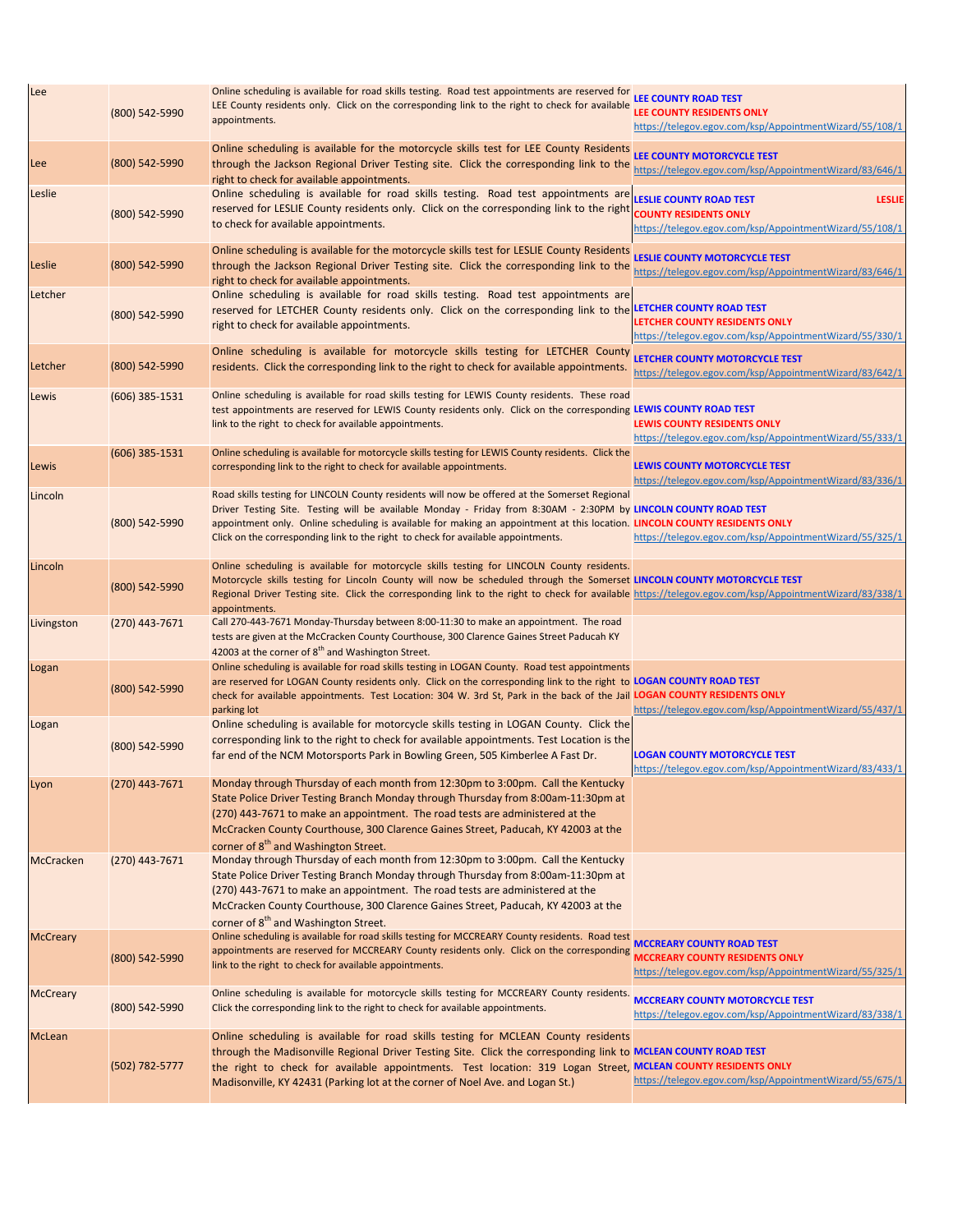| McLean          | (502) 782-5777   | Online scheduling is available for motorcycle skills testing for MCLEAN County residents<br>at the Madisonville Regional Driver Testing Site. Click the corresponding link to the MCLEAN COUNTY MOTORCYCLE TEST<br>right to check for available appointments. Test location: 3300 Hanson Road, https://telegov.egov.com/ksp/AppointmentWizard/83/676/1<br>Madisonville, KY 42431 (Rear Parking Lot) |                                                                                                  |
|-----------------|------------------|-----------------------------------------------------------------------------------------------------------------------------------------------------------------------------------------------------------------------------------------------------------------------------------------------------------------------------------------------------------------------------------------------------|--------------------------------------------------------------------------------------------------|
| <b>Madison</b>  | (800) 542-5990   | Skills/road test appointments are no longer being scheduled by the Madison County<br>Circuit Court Clerk. Appointments may now be scheduled through the Kentucky State MADISON COUNTY ROAD TEST<br>Police by clicking on the link to the right. These road test appointments are reserved COUNTY RESIDENTS ONLY<br>for Madison County residents only.                                               | <b>MADISON</b><br>https://telegov.egov.com/ksp/AppointmentWizard/55/637/1                        |
| <b>Magoffin</b> | (800) 542-5990   | Online scheduling is available for road skills testing. Road test appointments are<br>reserved for MAGOFFIN County residents only. Click on the corresponding link to the MAGOFFIN COUNTY ROAD TEST<br>right to check for available appointments.                                                                                                                                                   | <b>MAGOFFIN COUNTY RESIDENTS ONLY</b><br>https://telegov.egov.com/ksp/AppointmentWizard/55/330/1 |
| <b>Magoffin</b> | (800) 542-5990   | Online scheduling is available for motorcycle skills testing for MAGOFFIN County MAGOFFIN COUNTY MOTORCYCLE TEST<br>residents. Click the corresponding link to the right to check for available appointments.                                                                                                                                                                                       | https://telegov.egov.com/ksp/AppointmentWizard/83/642/1                                          |
| <b>Marion</b>   | $(270)$ 343-1484 | Online scheduling is available for road skills testing for Marion County residents at the<br>Elizabethtown Regional Road Test Site. Click on the corresponding link to the right to check<br>for available appointments. Test Location: Elizabethtown Police Dept. 300 S Mulberry St in MARION COUNTY ROAD TEST<br>Elizabethtown. DO NOT GO INSIDE THE POLICE DEPT.                                 | https://telegov.egov.com/ksp/AppointmentWizard/55/320/1                                          |
| <b>Marion</b>   | (270) 343-1484   | Online scheduling is available for MOTORYCYCLE SKILLS ROAD TEST at the Elizabethtown<br>Regional Test Site. Click the corresponding link to the right to check for available<br>appointments. Test Location: Dix-E-Town Lanes Bowling Alley, 4547 N Dixie Hwy in MARION COUNTY MOTORCYCLE TEST<br>Elizabethtown.                                                                                    | https://telegov.egov.com/ksp/AppointmentWizard/83/427/1                                          |
| <b>Marshall</b> | (270) 527-3883   | Online scheduling is available for road skills testing in MARSHALL County. Road test<br>appointments are reserved for MARSHALL County residents only. Click on the corresponding MARSHALL COUNTY ROAD TEST<br>link to the right to check for available appointments.                                                                                                                                | <b>MARSHALL COUNTY RESIDENTS ONLY</b><br>https://telegov.egov.com/ksp/AppointmentWizard/55/474/1 |
| <b>Martin</b>   | (800) 542-5990   | Online scheduling is available for road skills testing. Road test appointments are<br>reserved for MARTIN County residents only. Click on the corresponding link to the right MARTIN COUNTY ROAD TEST<br>to check for available appointments.                                                                                                                                                       | <b>MARTIN COUNTY RESIDENTS ONLY</b><br>https://telegov.egov.com/ksp/AppointmentWizard/55/330/1   |
| <b>Martin</b>   | (800) 542-5990   | Online scheduling is available for motorcycle skills testing for MARTIN County residents.<br>Click the corresponding link to the right to check for available appointments.                                                                                                                                                                                                                         | <b>MARTIN COUNTY MOTORCYCLE TEST</b><br>https://telegov.egov.com/ksp/AppointmentWizard/83/642/1  |
| <b>Mason</b>    | (800) 542-5990   | Online scheduling is available for road skills testing for MASON County residents. These road<br>test appointments are reserved for MASON County residents only. Click on the corresponding MASON COUNTY ROAD TEST<br>link to the right to check for available appointments.                                                                                                                        | <b>MASON COUNTY RESIDENTS ONLY</b><br>https://telegov.egov.com/ksp/AppointmentWizard/55/333/1    |
| <b>Mason</b>    | (800) 542-5990   | Online scheduling is available for motorcycle skills testing for MASON County residents. Click<br>the corresponding link to the right to check for available appointments.                                                                                                                                                                                                                          | <b>MASON COUNTY MOTORCYCLE TEST</b><br>https://telegov.egov.com/ksp/AppointmentWizard/83/336/1   |
| Meade           | (270) 343-1484   | Online scheduling is available for road skills testing for Meade County residents at the<br>Elizabethtown Regional Road Test Site. Click on the corresponding link to the right to check<br>for available appointments. Test Location: Elizabethtown Police Dept. 300 S Mulberry St in MEADE COUNTY ROAD TEST<br>Elizabethtown. DO NOT GO INSIDE THE POLICE DEPT.                                   | https://telegov.egov.com/ksp/AppointmentWizard/55/320/1                                          |
| Meade           | (270) 343-1484   | Online scheduling is available for MOTORYCYCLE SKILLS ROAD TEST at the Elizabethtown<br>Regional Test Site. Click the corresponding link to the right to check for available<br>appointments. Test Location: Dix-E-Town Lanes Bowling Alley, 4547 N Dixie Hwy in MEADE COUNTY MOTORCYCLE TEST<br>Elizabethtown.                                                                                     | https://telegov.egov.com/ksp/AppointmentWizard/83/427/1                                          |
| <b>Menifee</b>  | (606) 385-1531   | Online scheduling is available for road skills testing for MENIFEE County residents. These road<br>test appointments are reserved for MENIFEE County residents only. Click on the corresponding MENIFEE COUNTY ROAD TEST<br>link to the right to check for available appointments.                                                                                                                  | <b>MENIFEE COUNTY RESIDENTS ONLY</b><br>https://telegov.egov.com/ksp/AppointmentWizard/55/333/1  |
| <b>Menifee</b>  | (800) 542-5990   | Online scheduling is available for motorcycle skills testing for MENIFEE County residents. Click<br>the corresponding link to the right to check for available appointments.                                                                                                                                                                                                                        | <b>MENIFEE COUNTY MOTORCYCLE TEST</b><br>https://telegov.egov.com/ksp/AppointmentWizard/83/336/1 |
| <b>Mercer</b>   | (800) 542-5990   | Online scheduling is available for road skills testing in MERCER County. Road test<br>appointments are reserved for MERCER County residents only. Click on the corresponding link MERCER COUNTY ROAD TEST<br>to the right to check for available appointments.                                                                                                                                      | <b>MERCER COUNTY RESIDENTS ONLY</b><br>https://telegov.egov.com/ksp/AppointmentWizard/55/639/1   |
| <b>Mercer</b>   | (800) 542-5990   | Online scheduling is available for motorcycle skills testing in MERCER County. Click the<br>corresponding link to the right to check for available appointments.                                                                                                                                                                                                                                    | <b>MERCER COUNTY MOTORCYCLE TEST</b><br>https://telegov.egov.com/ksp/AppointmentWizard/83/641/1  |
| <b>Metcalfe</b> | (800) 542-5990   | Online scheduling for the Columbia Regional Road Test Site. Click the corresponding link to the<br>right to check for available appointments. Test Location: 363 Office Park Dr. Columbia KY.                                                                                                                                                                                                       | <b>METCALFE COUNTY ROAD TEST</b><br>https://telegov.egov.com/ksp/AppointmentWizard/55/315/1      |
| Metcalfe        | (800) 542-5990   | Online scheduling is available for motorcycle skills testing for the Columbia Regional<br>Motorcycle Skills Test. Click the corresponding link to the right to check for available<br>appointments. Test location: Back parking lot of the Board of Education, 1204 Greensburg St. METCALFE COUNTY MOTORCYCLE TEST<br>Columbia (DO NOT GO INSIDE THE BOARD OF EDUCATION)                            | https://telegov.egov.com/ksp/AppointmentWizard/83/343/1                                          |
| Monroe          | (800) 542-5990   | Online scheduling for the Columbia Regional Road Test Site. Click the corresponding link to the<br>right to check for available appointments. Test Location: 363 Office Park Dr. Columbia KY.                                                                                                                                                                                                       | <b>MONROE COUNTY ROAD TEST</b><br>https://telegov.egov.com/ksp/AppointmentWizard/55/315/1        |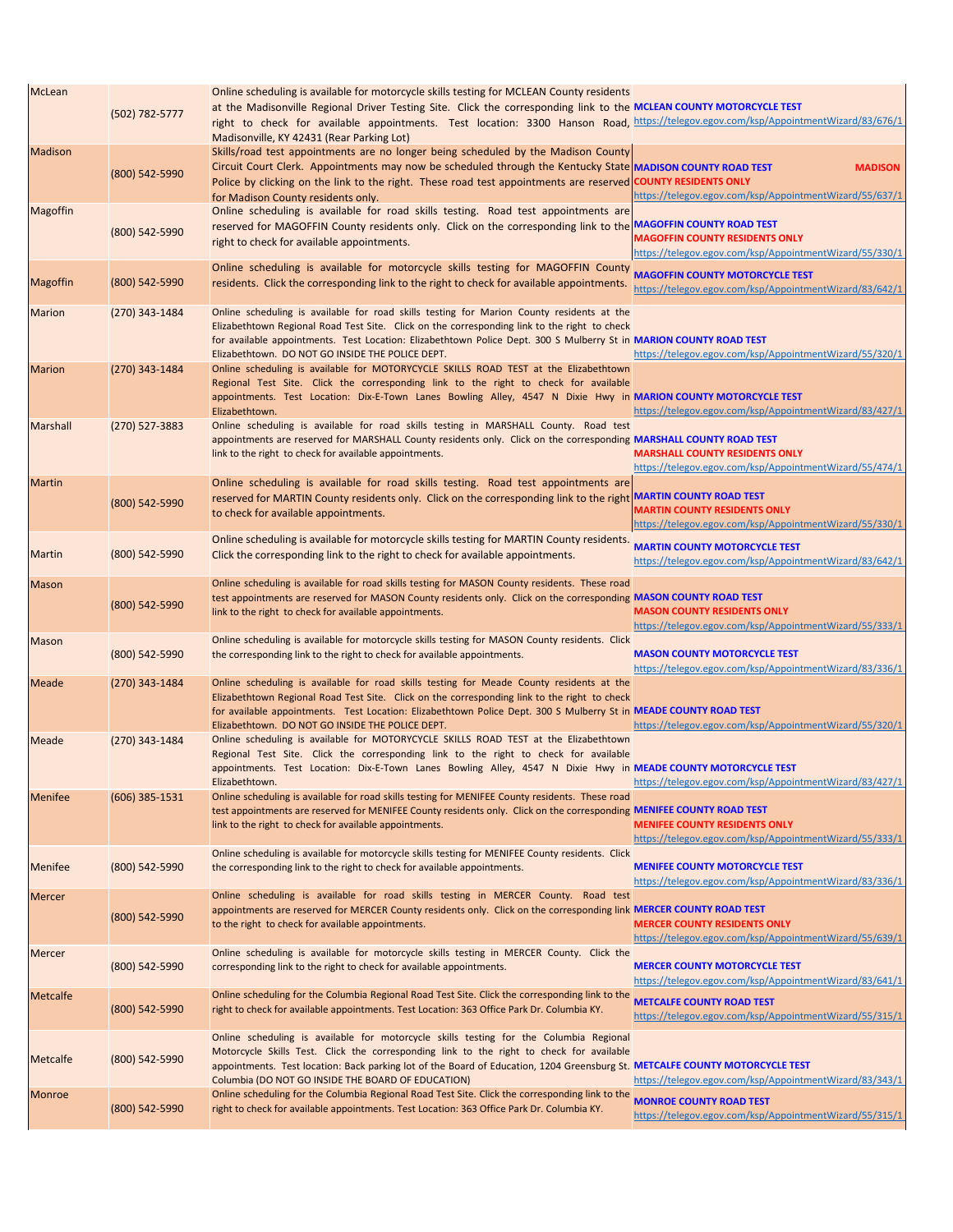| <b>Monroe</b>   | (800) 542-5990   | Online scheduling is available for motorcycle skills testing for the Columbia Regional<br>Motorcycle Skills Test. Click the corresponding link to the right to check for available<br>appointments. Test location: Back parking lot of the Board of Education, 1204 Greensburg St. MONROE COUNTY MOTORCYCLE TEST<br>Columbia (DO NOT GO INSIDE THE BOARD OF EDUCATION)                                            | https://telegov.egov.com/ksp/AppointmentWizard/83/343/1                                             |
|-----------------|------------------|-------------------------------------------------------------------------------------------------------------------------------------------------------------------------------------------------------------------------------------------------------------------------------------------------------------------------------------------------------------------------------------------------------------------|-----------------------------------------------------------------------------------------------------|
| Montgomery      | (800) 542-5990   | Online scheduling is available for road skills testing for MONTGOMERY County residents. These<br>road test appointments are reserved for MONTGOMERY County residents only. Click on the MONTGOMERY COUNTY ROAD TEST<br>corresponding link to the right to check for available appointments.                                                                                                                       | <b>MONTGOMERY COUNTY RESIDENTS ONLY</b><br>https://telegov.egov.com/ksp/AppointmentWizard/55/333/1  |
| Montgomery      | $(606)$ 385-1531 | Online scheduling is available for motorcycle skills testing for MONTGOMERY County residents.<br>Click the corresponding link to the right to check for available appointments.                                                                                                                                                                                                                                   | <b>MONTGOMERY COUNTY MOTORCYCLE TEST</b><br>https://telegov.egov.com/ksp/AppointmentWizard/83/336/1 |
| Morgan          | (800) 542-5990   | Online scheduling is available for road skills testing for MORGAN County residents.<br>These road test appointments are reserved for MORGAN county residents only. Click MORGAN COUNTY ROAD TEST<br>on the corresponding link to the right to check for available appointments.                                                                                                                                   | <b>MORGAN COUNTY RESIDENTS ONLY</b><br>https://telegov.egov.com/ksp/AppointmentWizard/55/333/1      |
| Morgan          | (800) 542-5990   | Online scheduling is available for motorcycle skills testing for MORGAN County residents. Click<br>the corresponding link to the right to check for available appointments.                                                                                                                                                                                                                                       | <b>MORGAN COUNTY MOTORCYCLE TEST</b><br>https://telegov.egov.com/ksp/AppointmentWizard/83/336/1     |
| Muhlenberg      | (502) 782-5777   | Online scheduling is available for road skills testing for MUHLENBERG County residents<br>through the Madisonville Regional Driver Testing Site. Click the corresponding link to MUHLENBERG COUNTY ROAD TEST<br>the right to check for available appointments. Test location: 319 Logan Street, MUHLENBERG COUNTY RESIDENTS ONLY<br>Madisonville, KY 42431 (Parking lot at the corner of Noel Ave. and Logan St.) | https://telegov.egov.com/ksp/AppointmentWizard/55/675/1                                             |
| Muhlenberg      | (502) 782-5777   | Online scheduling is available for motorcycle skills testing for MUHLENBERG County<br>residents at the Madisonville Regional Driver Testing Site. Click the corresponding link MUHLENBERG COUNTY MOTORCYCLE TEST<br>to the right to check for available appointments. Test location: 3300 Hanson Road, https://telegov.egov.com/ksp/AppointmentWizard/83/676/1<br>Madisonville, KY 42431 (Rear Parking Lot)       |                                                                                                     |
| Nelson          | (270) 343-1484   | Online scheduling is available for road skills testing for Nelson County residents at the<br>Elizabethtown Regional Road Test Site. Click on the corresponding link to the right to check<br>for available appointments. Test Location: Elizabethtown Police Dept. 300 S Mulberry St in NELSON COUNTY ROAD TEST<br>Elizabethtown. DO NOT GO INSIDE THE POLICE DEPT.                                               | https://telegov.egov.com/ksp/AppointmentWizard/55/320/1                                             |
| <b>Nelson</b>   | (270) 343-1484   | Online scheduling is available for MOTORYCYCLE SKILLS ROAD TEST at the Elizabethtown<br>Regional Test Site. Click the corresponding link to the right to check for available<br>appointments. Test Location: Dix-E-Town Lanes Bowling Alley, 4547 N Dixie Hwy in NELSON COUNTY MOTORCYCLE TEST<br>Elizabethtown.                                                                                                  | https://telegov.egov.com/ksp/AppointmentWizard/83/427/1                                             |
| <b>Nicholas</b> | (859) 289-2336   | Please use the online tool for scheduling all appointments. Online scheduling is available for<br>road skills testing in NICHOLAS County. Road test appointments are reserved for NICHOLAS NICHOLAS COUNTY ROAD TEST<br>County residents only. Click on the corresponding link to the right to check for available NICHOLAS COUNTY RESIDENTS ONLY<br>appointments.                                                | https://telegov.egov.com/ksp/AppointmentWizard/55/400/1                                             |
| <b>Nicholas</b> | (859) 289-2336   | Online scheduling is available for motorcycle skills testing in NICHOLAS County. Click the<br>corresponding link to the right to check for available appointments.                                                                                                                                                                                                                                                | NICHOLAS COUNTY MOTORCYCLE TEST<br>https://telegov.egov.com/ksp/AppointmentWizard/83/403/1          |
| Ohio            | (270) 298-3671   | Applicants can call the Ohio County Circuit Clerk's office at 270-298-3671 to schedule<br>written and skills test. These tests are administered every Tuesday in Ohio County.<br>Motorcycle skills tests will be given the 2nd Tuesday of each month.                                                                                                                                                             |                                                                                                     |
| Oldham          | (800) 542-5990   | Online scheduling is available for road skills testing for OLDHAM County residents. These road<br>test appointments are reserved for OLDHAM County residents only. Click on the OLDHAM COUNTY ROAD TEST<br>corresponding link to the right to check for available appointments.                                                                                                                                   | <b>OLDHAM COUNTY RESIDENTS ONLY</b><br>https://telegov.egov.com/ksp/AppointmentWizard/55/310/1      |
| Oldham          | (800) 542-5990   | Online scheduling is available for motorcycle skills testing for OLDHAM County residents. Click<br>the corresponding link to the right to check for available appointments.                                                                                                                                                                                                                                       | <b>OLDHAM COUNTY MOTORCYCLE TEST</b><br>https://telegov.egov.com/ksp/AppointmentWizard/83/313/1     |
| Owen            | (800) 542-5990   | Online scheduling is available for road skills testing for OWEN County residents. These road<br>test appointments are reserved for OWEN County residents only. Click on the corresponding OWEN COUNTY ROAD TEST<br>link to the right to check for available appointments.                                                                                                                                         | <b>OWEN COUNTY RESIDENTS ONLY</b><br>https://telegov.egov.com/ksp/AppointmentWizard/55/310/1        |
| Owen            | (800) 542-5990   | Online scheduling is available for motorcycle skills testing for OWEN County residents. Click<br>the corresponding link to the right to check for available appointments.                                                                                                                                                                                                                                         | <b>OWEN COUNTY MOTORCYCLE TEST</b><br>https://telegov.egov.com/ksp/AppointmentWizard/83/313/1       |
| Owsley          | (800) 542-5990   | Online scheduling is available for road skills testing. Road test appointments are owsLEY COUNTY ROAD TEST<br>reserved for OWSLEY County residents only. Click on the corresponding link to the right<br>to check for available appointments.                                                                                                                                                                     | <b>OWSLEY COUNTY RESIDENTS ONLY</b><br>https://telegov.egov.com/ksp/AppointmentWizard/55/108/1      |
| Owsley          | (800) 542-5990   | Online scheduling is available for the motorcycle skills test for OWSLEY County OWSLEY COUNTY MOTORCYCLE TEST<br>Residents through the Jackson Regional Driver Testing site. Click the corresponding link<br>to the right to check for available appointments.                                                                                                                                                    | https://telegov.egov.com/ksp/AppointmentWizard/83/646/1                                             |
| Pendleton       | $(859)$ 654-3347 | Online scheduling is available for road skills testing in PENDLETON County. Road test<br>appointments are reserved for PENDLETON County residents only. Click on the corresponding PENDLETON COUNTY ROAD TEST<br>link to the right to check for available appointments.                                                                                                                                           | PENDLETON COUNTY RESIDENTS ONLY<br>https://telegov.egov.com/ksp/AppointmentWizard/55/388/1          |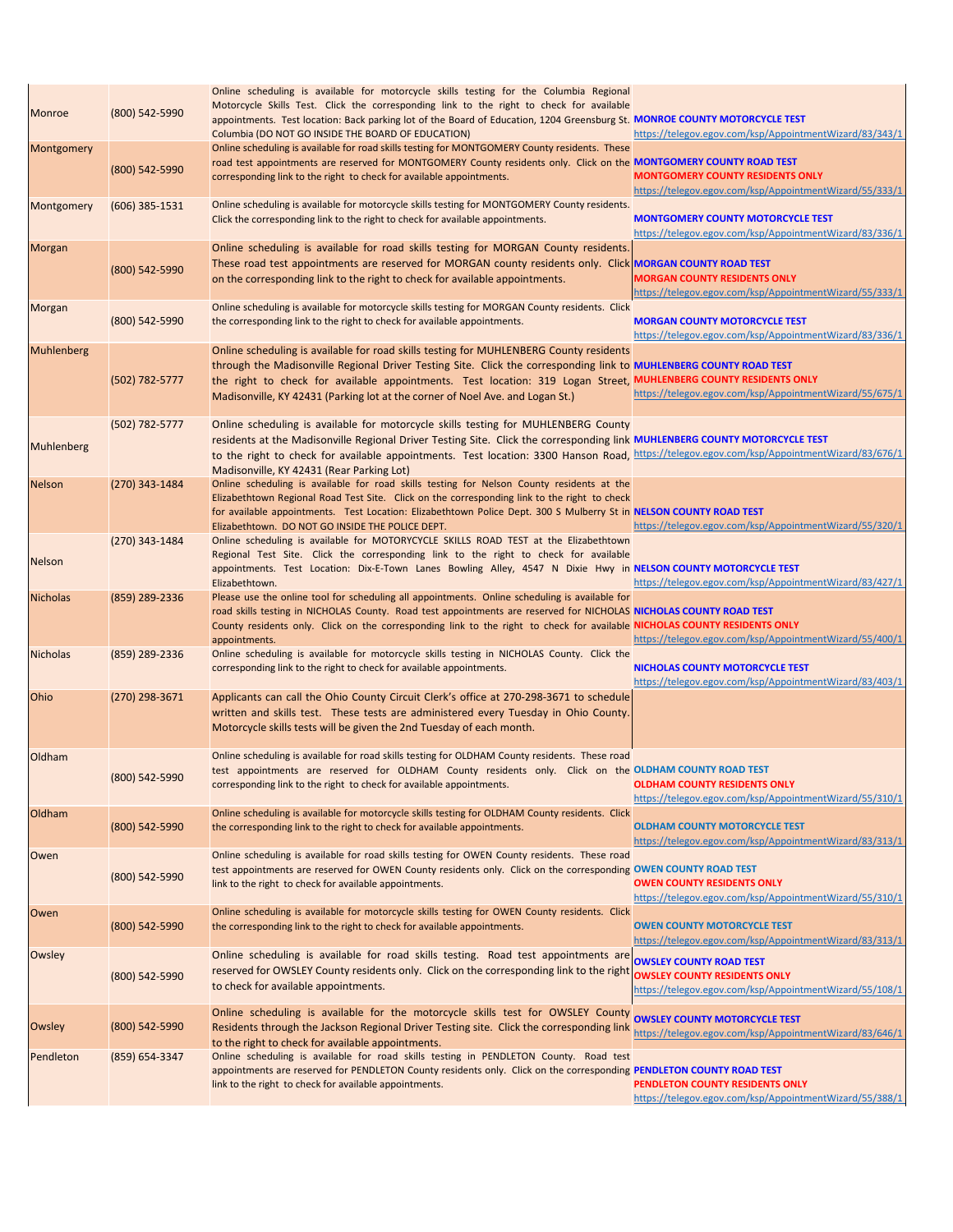| Pendleton      | (859) 654-3347 | Online scheduling is available for motorcycle skills testing in PENDLETON County. Click the<br>corresponding link to the right to check for available appointments.                                                                                                          | <b>PENDLETON COUNTY MOTORCYCLE TEST</b><br>https://telegov.egov.com/ksp/AppointmentWizard/83/391/1                                 |
|----------------|----------------|------------------------------------------------------------------------------------------------------------------------------------------------------------------------------------------------------------------------------------------------------------------------------|------------------------------------------------------------------------------------------------------------------------------------|
| Perry          | (800) 542-5990 | Online scheduling is available for road skills testing. Road test appointments are PERRY COUNTY ROAD TEST<br>reserved for PERRY County residents only. Click on the corresponding link to the right<br>to check for available appointments.                                  | <b>PERRY COUNTY RESIDENTS ONLY</b><br>https://telegov.egov.com/ksp/AppointmentWizard/55/108/1                                      |
| Perry          | (800) 542-5990 | Online scheduling is available for the motorcycle skills test for Perry County Residents<br>through the Jackson Regional Driver Testing site. Click the corresponding link to the<br>right to check for available appointments.                                              | <b>BREATHITT COUNTY MOTORCYCLE TEST</b><br>https://telegov.egov.com/ksp/AppointmentWizard/83/646/1                                 |
| Pike           | (800) 542-5990 | Online scheduling is available for road skills testing. Road test appointments are<br>reserved for PIKE County residents only. Click on the corresponding link to the right to PIKE COUNTY ROAD TEST<br>check for available appointments.                                    | PIKE COUNTY RESIDENTS ONLY<br>https://telegov.egov.com/ksp/AppointmentWizard/55/330/1                                              |
| Pike           | (800) 542-5990 | Online scheduling is available for motorcycle skills testing for PIKE County residents.<br>Click the corresponding link to the right to check for available appointments.                                                                                                    | PIKE COUNTY MOTORCYCLE TEST<br>https://telegov.egov.com/ksp/AppointmentWizard/83/642/1                                             |
| Powell         | (800) 542-5990 | Online scheduling is available for road skills testing. Road test appointments are <b>POWELL COUNTY ROAD TEST</b><br>reserved for POWELL County residents only. Click on the corresponding link to the right<br>to check for available appointments.                         | <b>POWELL COUNTY RESIDENTS ONLY</b><br>https://telegov.egov.com/ksp/AppointmentWizard/55/108/1                                     |
| Powell         | (800) 542-5990 | Online scheduling is available for the motorcycle skills test for Powell County Residents<br>through the Jackson Regional Driver Testing site. Click the corresponding link to the<br>right to check for available appointments.                                             | <b>BREATHITT COUNTY MOTORCYCLE TEST</b><br>https://telegov.egov.com/ksp/AppointmentWizard/83/646/1                                 |
| Pulaski        | (800) 542-5990 | Online scheduling is now available for road skills testing for PULASKI County residents. Road<br>test appointments are reserved for PULASKI County residents only. Click on the corresponding<br>link to the right to check for available appointments.                      | <b>PULASKI COUNTY ROAD TEST</b><br><b>PULASKI COUNTY RESIDENTS ONLY</b><br>https://telegov.egov.com/ksp/AppointmentWizard/55/325/1 |
| Pulaski        | (800) 542-5990 | Online scheduling is available for motorcycle skills testing for PULASKI County residents. Click<br>the corresponding link to the right to check for available appointments.                                                                                                 | <b>PULASKI COUNTY MOTORCYCLE TEST</b><br>https://telegov.egov.com/ksp/AppointmentWizard/83/338/1                                   |
| Robertson      | (606) 724-5993 | Online scheduling is available for road skills testing in ROBERTSON County. Road test<br>appointments are reserved for ROBERTSON County residents only. Click on the corresponding ROBERTSON COUNTY ROAD TEST<br>link to the right to check for available appointments.      | <b>ROBERTSON COUNTY RESIDENTS ONLY</b><br>https://telegov.egov.com/ksp/AppointmentWizard/55/404/1                                  |
| Robertson      | (606) 724-5993 | Online scheduling is available for motorcycle skills testing in ROBERTSON County. Click the<br>corresponding link to the right to check for available appointments.                                                                                                          | <b>ROBERTSON COUNTY MOTORCYCLE TEST</b><br>https://telegov.egov.com/ksp/AppointmentWizard/83/407/1                                 |
| Rockcastle     | (800) 542-5990 | Online scheduling is available for road skills testing for ROCKCASTLE County residents. Road<br>test appointments are reserved for ROCKCASTLE County residents only. Click on the<br>corresponding link to the right to check for available appointments.                    | <b>ROCKCASTLE COUNTY ROAD TEST</b><br><b>ROCKCASTLE RESIDENTS ONLY</b><br>https://telegov.egov.com/ksp/AppointmentWizard/55/325/1  |
| Rockcastle     | (800) 542-5990 | Online scheduling is available for motorcycle skills testing for ROCKCASTLE County. Click the<br>corresponding link to the right to check for available appointments.                                                                                                        | <b>ROCKCASTLE COUNTY MOTORCYCLE TEST</b><br>https://telegov.egov.com/ksp/AppointmentWizard/83/338/1                                |
| Rowan          | (800) 542-5990 | Online scheduling is available for road skills testing for ROWAN County residents. These road<br>test appointments are reserved for ROWAN County residents only. Click on the corresponding ROWAN COUNTY ROAD TEST<br>link to the right to check for available appointments. | <b>ROWAN COUNTY RESIDENTS ONLY</b><br>https://telegov.egov.com/ksp/AppointmentWizard/55/333/1                                      |
| Rowan          | (800) 542-5990 | Online scheduling is available for motorcycle skills testing for ROWAN County residents. Click<br>the corresponding link to the right to check for available appointments.                                                                                                   | <b>ROWAN COUNTY MOTORCYCLE TEST</b><br>https://telegov.egov.com/ksp/AppointmentWizard/83/336/1                                     |
| <b>Russell</b> | (800) 542-5990 | Online scheduling for the Columbia Regional Road Test Site. Click the corresponding link to the<br>right to check for available appointments. Test Location: 363 Office Park Dr. Columbia KY.                                                                                | <b>RUSSELL COUNTY ROAD TEST</b><br>https://telegov.egov.com/ksp/AppointmentWizard/55/315/1                                         |
|                |                | Online scheduling is available for motorcycle skills testing for the Columbia Regional                                                                                                                                                                                       |                                                                                                                                    |

| Russell       | (800) 542-5990 | Motorcycle Skills Test. Click the corresponding link to the right to check for available<br>appointments. Test location: Back parking lot of the Board of Education, 1204 Greensburg St. RUSSELL COUNTY MOTORCYCLE TEST<br>Columbia (DO NOT GO INSIDE THE BOARD OF EDUCATION) | https://telegov.egov.com/ksp/AppointmentWizard/83/343/1 |
|---------------|----------------|-------------------------------------------------------------------------------------------------------------------------------------------------------------------------------------------------------------------------------------------------------------------------------|---------------------------------------------------------|
| Scott         |                | Online scheduling is available for road skills testing for SCOTT County residents. These road                                                                                                                                                                                 |                                                         |
|               | (800) 542-5990 | test appointments are reserved for SCOTT County residents only. Click on the corresponding SCOTT COUNTY ROAD TEST                                                                                                                                                             |                                                         |
|               |                | link to the right to check for available appointments.                                                                                                                                                                                                                        | <b>SCOTT COUNTY RESIDENTS ONLY</b>                      |
|               |                |                                                                                                                                                                                                                                                                               | https://telegov.egov.com/ksp/AppointmentWizard/55/310/1 |
| <b>Scott</b>  |                | Online scheduling is available for motorcycle skills testing for SCOTT County residents. Click                                                                                                                                                                                |                                                         |
|               | (800) 542-5990 | the corresponding link to the right to check for available appointments.                                                                                                                                                                                                      | <b>SCOTT COUNTY MOTORCYCLE TEST</b>                     |
|               |                |                                                                                                                                                                                                                                                                               | https://telegov.egov.com/ksp/AppointmentWizard/83/313/1 |
| Shelby        |                | Online scheduling is available for road skills testing for SHELBY County residents. These road                                                                                                                                                                                |                                                         |
|               |                | test appointments are reserved for SHELBY County residents only. Click on the corresponding SHELBY COUNTY ROAD TEST                                                                                                                                                           |                                                         |
|               | (800) 542-5990 | link to the right to check for available appointments.                                                                                                                                                                                                                        | <b>SHELBY COUNTY RESIDENTS ONLY</b>                     |
|               |                |                                                                                                                                                                                                                                                                               | https://telegov.egov.com/ksp/AppointmentWizard/55/310/1 |
|               |                | Online scheduling is available for motorcycle skills testing for SHELBY County residents. Click                                                                                                                                                                               |                                                         |
| <b>Shelby</b> | (800) 542-5990 | the corresponding link to the right to check for available appointments.                                                                                                                                                                                                      | <b>SHELBY COUNTY MOTORCYCLE TEST</b>                    |
|               |                |                                                                                                                                                                                                                                                                               | https://telegov.egov.com/ksp/AppointmentWizard/83/313/1 |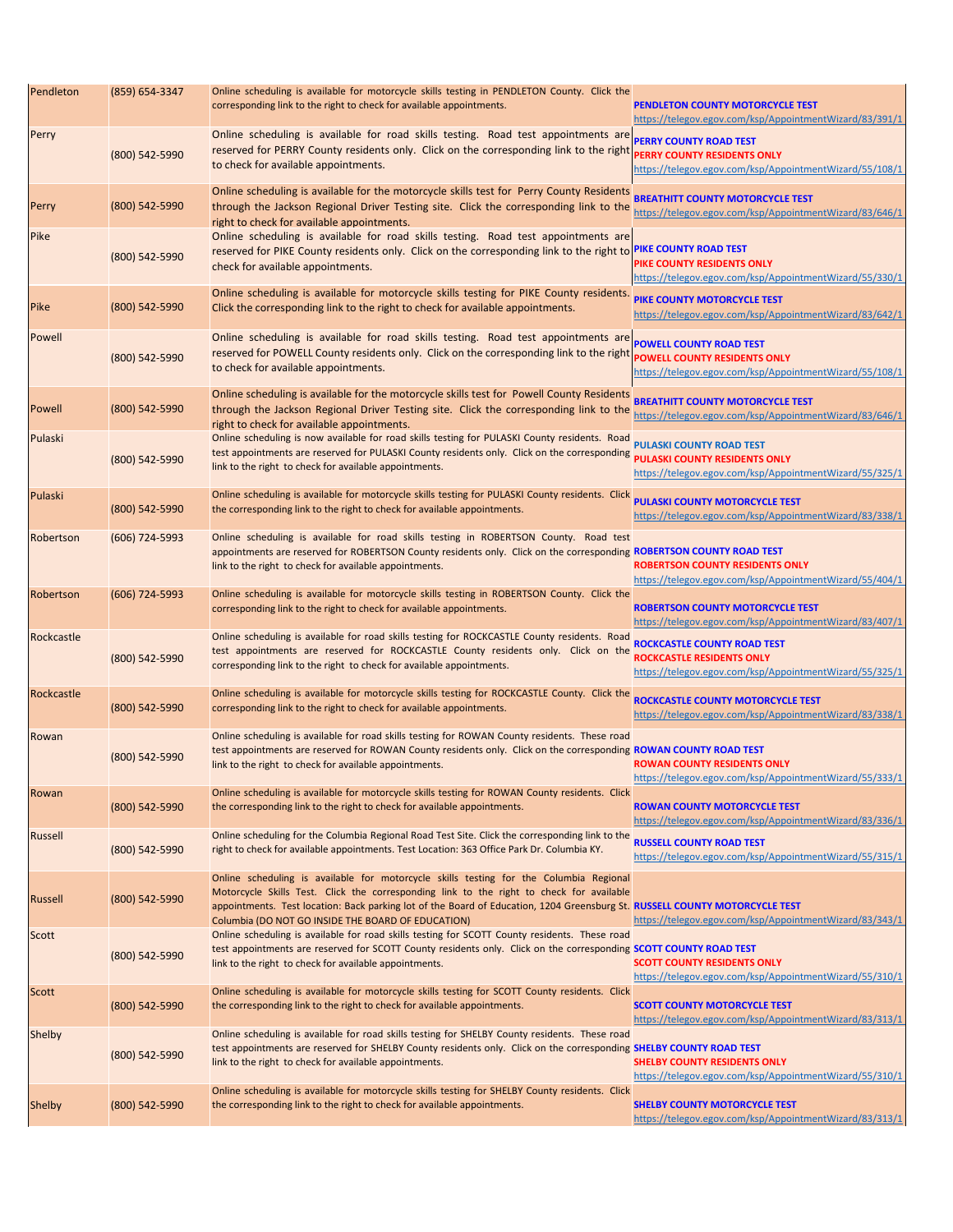| <b>Simpson</b> |                    | Starting August 23rd Simpson County residents will begin testing at the Bowling Green Regional                                                                                                                                            |                                                                                            |
|----------------|--------------------|-------------------------------------------------------------------------------------------------------------------------------------------------------------------------------------------------------------------------------------------|--------------------------------------------------------------------------------------------|
|                | (800) 542-5990     | Test Site. Click on the corresponding link to the right to check for available appointments, to<br>schedule for any date on or after August 23rd. PLEASE READ YOUR CONFIRMATION EMAIL<br>FOR DETAILED INFORMATION ABOUT YOUR APPOINTMENT. | <b>SIMPSON COUNTY ROAD TEST</b><br>https://telegov.egov.com/ksp/AppointmentWizard/55/431/1 |
| <b>Simpson</b> |                    | Online scheduling is available for motorcycle skills testing in SIMPSON County. Click the                                                                                                                                                 |                                                                                            |
|                |                    | corresponding link to the right to check for available appointments. Test Location is the                                                                                                                                                 |                                                                                            |
|                | (800) 542-5990     | far end of the NCM Motorsports Park in Bowling Green, 505 Kimberlee A Fast Dr.                                                                                                                                                            | <b>SIMPSON COUNTY MOTORCYCLE TEST</b>                                                      |
|                |                    |                                                                                                                                                                                                                                           | https://telegov.egov.com/ksp/AppointmentWizard/83/433/1                                    |
| Spencer        |                    | Online scheduling is available for road skills testing for SPENCER County residents. These road                                                                                                                                           |                                                                                            |
|                |                    | test appointments are reserved for SPENCER County residents only. Click on the corresponding SPENCER COUNTY ROAD TEST                                                                                                                     | <b>SPENCER</b>                                                                             |
|                | (800) 542-5990     | link to the right to check for available appointments.                                                                                                                                                                                    | <b>COUNTY RESIDENTS ONLY</b>                                                               |
|                |                    |                                                                                                                                                                                                                                           | https://telegov.egov.com/ksp/AppointmentWizard/55/310/1                                    |
| Spencer        |                    | Online scheduling is available for motorcycle skills testing for SPENCER County residents. Click                                                                                                                                          |                                                                                            |
|                | (800) 542-5990     | the corresponding link to the right to check for available appointments.                                                                                                                                                                  | <b>SPENCER COUNTY MOTORCYCLE TEST</b>                                                      |
|                |                    |                                                                                                                                                                                                                                           | https://telegov.egov.com/ksp/AppointmentWizard/83/313/1                                    |
| <b>Taylor</b>  |                    | Online scheduling for the Columbia Regional Road Test Site. Click the corresponding link to the                                                                                                                                           |                                                                                            |
|                | (800) 542-5990     | right to check for available appointments. Test Location: 363 Office Park Dr. Columbia KY.                                                                                                                                                | <b>TAYLOR COUNTY ROAD TEST</b>                                                             |
|                |                    |                                                                                                                                                                                                                                           | https://telegov.egov.com/ksp/AppointmentWizard/55/315/1                                    |
| <b>Taylor</b>  |                    | Online scheduling is available for motorcycle skills testing for the Columbia Regional                                                                                                                                                    |                                                                                            |
|                |                    | Motorcycle Skills Test. Click the corresponding link to the right to check for available                                                                                                                                                  |                                                                                            |
|                | (800) 542-5990     | appointments. Test location: Back parking lot of the Board of Education, 1204 Greensburg St. TAYLOR COUNTY MOTORCYCLE TEST                                                                                                                |                                                                                            |
|                |                    | Columbia (DO NOT GO INSIDE THE BOARD OF EDUCATION)                                                                                                                                                                                        | https://telegov.egov.com/ksp/AppointmentWizard/83/343/1                                    |
| Todd           | $(270)$ 265-5631   | Applicants can call the Todd County Circuit Clerk's office at 270-265-5631 to schedule                                                                                                                                                    |                                                                                            |
|                |                    |                                                                                                                                                                                                                                           |                                                                                            |
|                |                    | written and skills test. These test will be administered on Thursdays from 8:00-                                                                                                                                                          |                                                                                            |
|                |                    | 3:00. Motorcycle skills testing will be given the 3rd Thursday of each month.                                                                                                                                                             |                                                                                            |
|                |                    |                                                                                                                                                                                                                                           |                                                                                            |
| <b>Trigg</b>   | $(270)$ 522-6270   | Online scheduling is available for road skills testing in TRIGG County. Road test appointments                                                                                                                                            |                                                                                            |
|                |                    | are reserved for TRIGG County residents only. Click on the corresponding link to the right to TRIGG COUNTY ROAD TEST                                                                                                                      |                                                                                            |
|                |                    | check for available appointments.                                                                                                                                                                                                         | <b>TRIGG COUNTY RESIDENTS ONLY</b>                                                         |
|                |                    |                                                                                                                                                                                                                                           | https://telegov.egov.com/ksp/AppointmentWizard/55/472/1                                    |
| Trimble        | 502-255-3213       | Applicants may call the Trimble County Circuit Clerk's office at 502-255-3213 to make                                                                                                                                                     |                                                                                            |
|                |                    | an appointment for a skills test.                                                                                                                                                                                                         |                                                                                            |
| <b>Union</b>   | (270) 389-1811     | Applicants may call the Union County Circuit Clerk's office at 270-389-1811 to make an                                                                                                                                                    |                                                                                            |
|                |                    | appointment for a skills test. The skills test will be administered on Tuesdays from 8:00                                                                                                                                                 |                                                                                            |
|                |                    | 11:00.                                                                                                                                                                                                                                    |                                                                                            |
| <b>Warren</b>  | (270) 746-7419     | Online scheduling is available for road skills testing in WARREN County. Road test                                                                                                                                                        |                                                                                            |
|                |                    | appointments are reserved for WARREN County residents only. Click on the corresponding link WARREN COUNTY ROAD TEST                                                                                                                       |                                                                                            |
|                |                    | to the right to check for available appointments.                                                                                                                                                                                         | https://telegov.egov.com/ksp/AppointmentWizard/55/431/1                                    |
| <b>Warren</b>  | (270) 746-7419     | Online scheduling is available for motorcycle skills testing in Warren County. Click the                                                                                                                                                  |                                                                                            |
|                |                    | corresponding link to the right to check for available appointments. Test Location is the far end                                                                                                                                         |                                                                                            |
|                |                    | of the NCM Motorsports Park in Bowling Green, 505 Kimberlee A Fast Dr.                                                                                                                                                                    | <b>WARREN COUNTY MOTORCYCLE TEST</b>                                                       |
|                |                    |                                                                                                                                                                                                                                           | https://telegov.egov.com/ksp/AppointmentWizard/83/433/1                                    |
| Washington     | $(270)$ 343-1484   | Online scheduling is available for road skills testing for Washington County residents at the                                                                                                                                             |                                                                                            |
|                |                    | Elizabethtown Regional Road Test Site. Click on the corresponding link to the right to check                                                                                                                                              |                                                                                            |
|                |                    | for available appointments. Test Location: Elizabethtown Police Dept. 300 S Mulberry St in WASHINGTON COUNTY ROAD TEST                                                                                                                    |                                                                                            |
|                |                    | Elizabethtown. DO NOT GO INSIDE THE POLICE DEPT.                                                                                                                                                                                          | https://telegov.egov.com/ksp/AppointmentWizard/55/320/1                                    |
| Washington     | (270) 343-1484     | Online scheduling is available for MOTORYCYCLE SKILLS ROAD TEST at the Elizabethtown                                                                                                                                                      |                                                                                            |
|                |                    | Regional Test Site. Click the corresponding link to the right to check for available                                                                                                                                                      |                                                                                            |
|                |                    | appointments. Test Location: Dix-E-Town Lanes Bowling Alley, 4547 N Dixie Hwy in WASHINGTON COUNTY MOTORCYCLE TEST                                                                                                                        |                                                                                            |
|                |                    | Elizabethtown.                                                                                                                                                                                                                            | https://telegov.egov.com/ksp/AppointmentWizard/83/427/1                                    |
| Wayne          | (502) 782-2014     | Online scheduling is available for road skills testing for WAYNE County residents. Road test                                                                                                                                              |                                                                                            |
|                |                    | appointments are reserved for WAYNE County residents only. Click on the corresponding link                                                                                                                                                | <b>WAYNE COUNTY ROAD TEST</b>                                                              |
|                |                    | to the right to check for available appointments.                                                                                                                                                                                         | <b>WAYNE COUNTY RESIDENTS ONLY</b>                                                         |
|                |                    |                                                                                                                                                                                                                                           | https://telegov.egov.com/ksp/AppointmentWizard/55/325/1                                    |
|                |                    | Online scheduling is available for motorcycle skills testing for WAYNE County residents. Click                                                                                                                                            |                                                                                            |
| Wayne          | (800) 542-5990     | the corresponding link to the right to check for available appointments.                                                                                                                                                                  | <b>WAYNE COUNTY MOTORCYCLE TEST</b>                                                        |
|                |                    |                                                                                                                                                                                                                                           | https://telegov.egov.com/ksp/AppointmentWizard/83/338/1                                    |
| Webster        |                    | Online scheduling is available for road skills testing for WEBSTER County residents                                                                                                                                                       |                                                                                            |
|                |                    | through the Madisonville Regional Driver Testing Site. Click the corresponding link to WEBSTER COUNTY ROAD TEST                                                                                                                           |                                                                                            |
|                | $(502) 782 - 5777$ | the right to check for available appointments. Test location: 319 Logan Street, WEBSTER COUNTY RESIDENTS ONLY                                                                                                                             |                                                                                            |
|                |                    | Madisonville, KY 42431 (Parking lot at the corner of Noel Ave. and Logan St.)                                                                                                                                                             | https://telegov.egov.com/ksp/AppointmentWizard/55/675/1                                    |
|                |                    |                                                                                                                                                                                                                                           |                                                                                            |
|                | $(502) 782 - 5777$ | Online scheduling is available for motorcycle skills testing for WEBSTER County                                                                                                                                                           |                                                                                            |
|                |                    | residents at the Madisonville Regional Driver Testing Site. Click the corresponding link WEBSTER COUNTY MOTORCYCLE TEST                                                                                                                   |                                                                                            |
| Webster        |                    |                                                                                                                                                                                                                                           |                                                                                            |
|                |                    | to the right to check for available appointments. Test location: 3300 Hanson Road, https://telegov.egov.com/ksp/AppointmentWizard/83/676/1                                                                                                |                                                                                            |
|                |                    | Madisonville, KY 42431 (Rear Parking Lot)                                                                                                                                                                                                 |                                                                                            |
| Whitley        |                    | Please call for permit testing only. Online scheduling is available for road skills testing in                                                                                                                                            |                                                                                            |
|                | (800) 542-5990     | WHITLEY County. Road test appointments are reserved for WHITLEY County residents only. WHITLEY COUNTY ROAD TEST<br>Click on the corresponding link to the right to check for available appointments.                                      | <b>WHITLEY COUNTY RESIDENTS ONLY</b>                                                       |
|                |                    |                                                                                                                                                                                                                                           | https://telegov.egov.com/ksp/AppointmentWizard/55/377/1                                    |
|                |                    |                                                                                                                                                                                                                                           |                                                                                            |